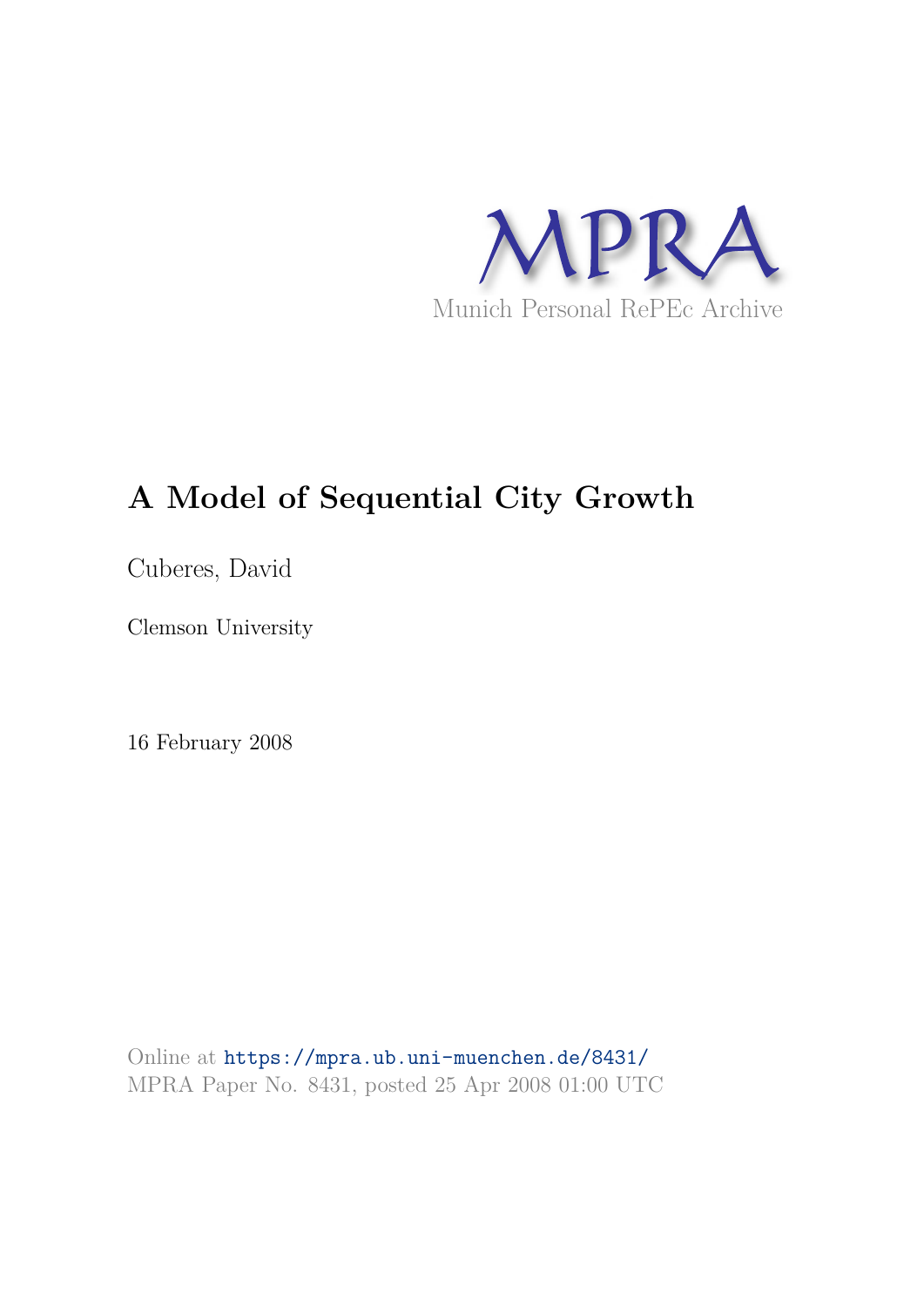## A Model of Sequential City Growth

David Cuberes\*

Clemson University

March 25, 2008

#### Abstract

There is strong evidence showing that in most countries cities develop sequentially, with the initially largest cities being the first to grow. This paper presents a growth model of optimal city size that rationalizes this growth pattern. Increasing returns to scale is the force that favors agglomeration of resources in a city, and convex costs associated with the stock of installed capital represent the congestion force that limits city size. The key to generate sequential growth is the assumption of irreversible investment in physical capital. The presence of a positive external effect of aggregate city capital on individual firms makes the competitive equilibrium inefficient.

JEL CODES: R12, E0, O57, N90

## 1 Introduction

In a recent paper Cuberes (2008) presents extensive evidence on the fact that cities grow sequentially in most countries during the 1800-2000 time interval. He first shows that in most decades and countries the cross-section distribution of the largest cities growth rates is clearly skewed to the right, indicating that a few cities grow much faster than the rest (see Table 1 in the appendix). Second, he documents that the rank (and the weighted rank) of cities that grow the fastest in each period increases over time in most of the cases (Table 2). The case of the United States is displayed in Figure  $1<sup>1</sup>$  These two observations suggest that cities grow sequentially and that the initially largest cities tend to be the ones to grow first. The goal of this paper is to develop a simple theoretical model that can easily explain this sequential city growth.

I develop a general equilibrium growth model with two cities, modeled as Cobb-Douglas firms. These firms present increasing returns to scale but diminishing returns to each input, capital and labor. On the other hand, there are convex congestion costs associated with the stocks of capital installed in each city. Investment in a city is irreversible. In this setup, increasing returns is the force that enhances the concentration of resources, while congestion costs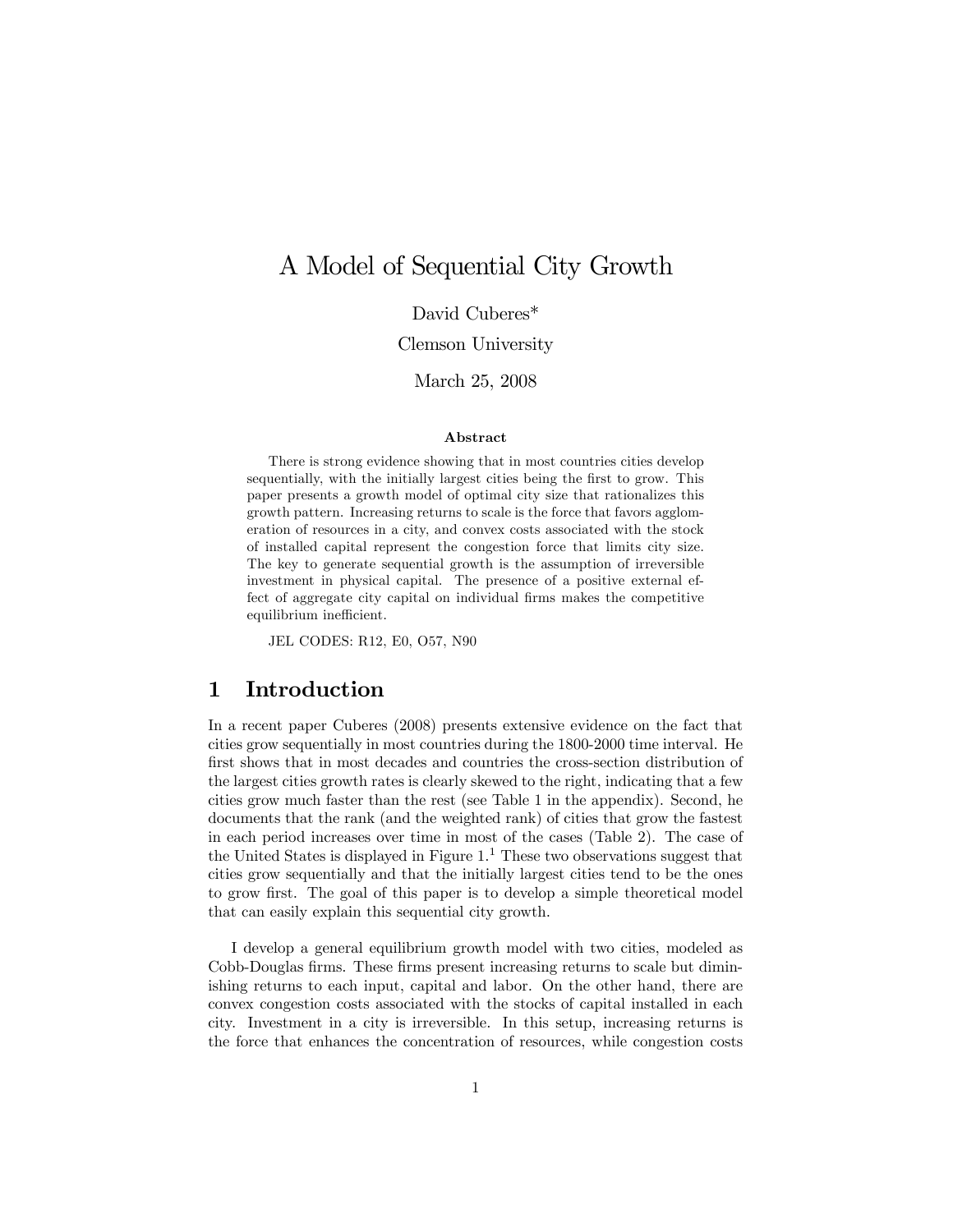limits it.<sup>2</sup> To save space, only the competitive problem is solved in the main text. The problem of a benevolent social planner is then presented in Appendix B. The main difference between both setups is that the presence of a positive external effect of aggregate city capital on firms operating in that city, makes the competitive equilibrium suboptimal.

The model is able to generate sequential city growth. The initially large city grows alone for some periods. Eventually, congestion costs in that city become too large, and investment starts in the second largest city. Since these costs are fairly small in this second city, its investment rate is strictly larger than that of the initially largest one. Depending on the parameters of the model, the initially smaller city may completely catch up with the large one in terms of both labor and capital, in which case, both cities may grow at the same rate during some periods. The model predicts that, at each point in time, one city grows much faster than the rest, hence generating a distribution of growth rates that is skewed to the right. Moreover, the city that has the largest growth rate at a given point in time is the largest one, conditional to the fact that congestion costs have not yet reached a critical level. Therefore the rank of the fastest growing city increases over time, as it occurs in the data.

The paper is organized as follows. In Section 2, I summarize the existing literature on city size distribution and city growth. Section 3 presents the theoretical model and Section 4 concludes.

## 2 Related Literature

The existing literature on the evolution of city size distribution has mainly focused on explaining Zipf's law<sup>3</sup>, and on analyzing steady state properties of a system of cities, paying little attention to other interesting aspects of their growth processes. In particular, not much research has been devoted to the transitional dynamics of a system of cities towards its steady state.<sup>4</sup> Some of these empirical and theoretical papers are summarized below.<sup>5</sup>

Many authors have shown that Zipf's law is a good representation of the distribution of city sizes for most countries in different years. As noted in Lai (2001), the most successful theoretical models that generate this law are based on the assumption that the growth rate of a city is independent of its initial size, i.e. Gibrat's law.<sup>6</sup> The link between these two laws was first established in Gabaix (1999a), where it is formally proved that Gibrat's law implies Zipf's law. Cordoba (2003) examines in detail the theoretical conditions needed for Zipf's law to hold, and concludes that "Gibrat's law is not an explanation [...] but it is the explanation". According to this study, Gibrat's law is a sufficient but also necessary condition for Zipf's law. However, from a purely theoretical point of view, it has often been argued that this assumption implies the absence of economies of scale, something that has been a fundamental building block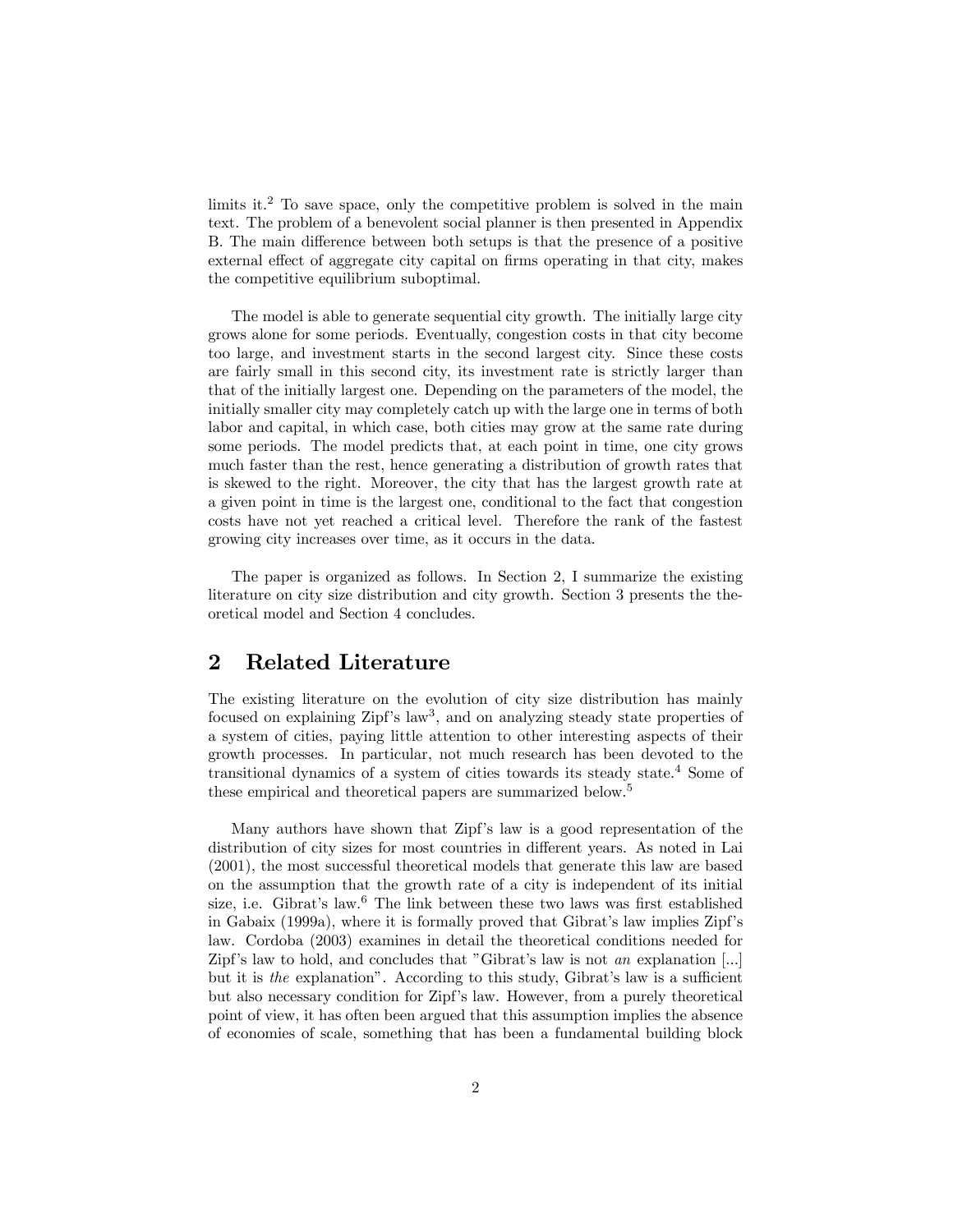of theories of urban development.<sup>7</sup> A second, and perhaps stronger criticism to those models based on a strict version of Gibrat's law is that they do not satisfactorily explain the transition of cities to their steady state distribution.

A different strand of the literature has developed models that predict Zipf's law without assuming Gibrat's law or allowing for important deviations from it. Duranton (2002) presents a quality-ladder model of growth where city sizes evolve following industries' technological innovations. His model does not match Gibrat's law but, under some circumstances, it verifies Zipf's law. Axtel and Florida (2001) present a hybrid model of an urban system whose steady state is characterized by Zipf's law. In their model, firm formation is the mechanism which determines city formation. Firms' growth rates are Laplace-distributed and city sizes obey Zipf's law. Finally, different papers have analyzed the distribution of city sizes using models based on economic geography. Some examples are Brakman et al. (2001), Fujita et al. (1999), Krugman (1996b) and Davis and Weinstein (2001).

Henderson (1974, 1988) are the first theoretical contributions to the literature on optimal city size. However, little further theoretical or empirical research on this concept has been developed since these seminal papers.<sup>8</sup> The explanations I find for this are two-fold. First, most of the empirical work has only looked at a few countries and used very limited datasets, leading to controversial conclusions in favor of Gibrat's law, a principle that is at odds with the idea of an optimal city size. Moreover, the methods used in such studies may have been misleading, as it is argued in Cuberes (2006). Second, in the theoretical arena, the success of the endogenous growth literature has diverted attention towards models that predict balanced growth paths in which each city grows at the same rate.<sup>9</sup>

Other papers have focused on trying to test the empirical validity of Gibrat's law for cities. Henderson and Wang (2003) analyze the urbanization process for a set of countries in the period between 1960 and 2000. They present some evidence of the absence of unit  $\text{roots}^{10}$ , which directly contradicts Gibrat's law for cities. Ioannides-Overman (2003) show that deviations from Gibrat's law are not statistically significant for the main U.S. metropolitan areas in the period 1900-1990. Dobkins and Ioannides (1998a) present a model of human capital accumulation and test it using data from the U.S. census on MAs from 1900 to 2000. They find that U.S. cities are characterized by divergent growth if one ignores spatial evolution, and by convergent growth in the presence of regional effects. Eeckhout (2004) shows that if one considers the whole support of U.S. cities instead of their truncated distribution -the one that selects the N largest cities- Gibrat's law implies a lognormal distribution of cities, not a power law.<sup>11</sup>

Different studies have analyzed the growth processes of cities without directly dealing with Gibrat's law. Glaeser, Scheinkman and Shleifer (1995) look at the relation between certain urban characteristics in 1960 and urban growth of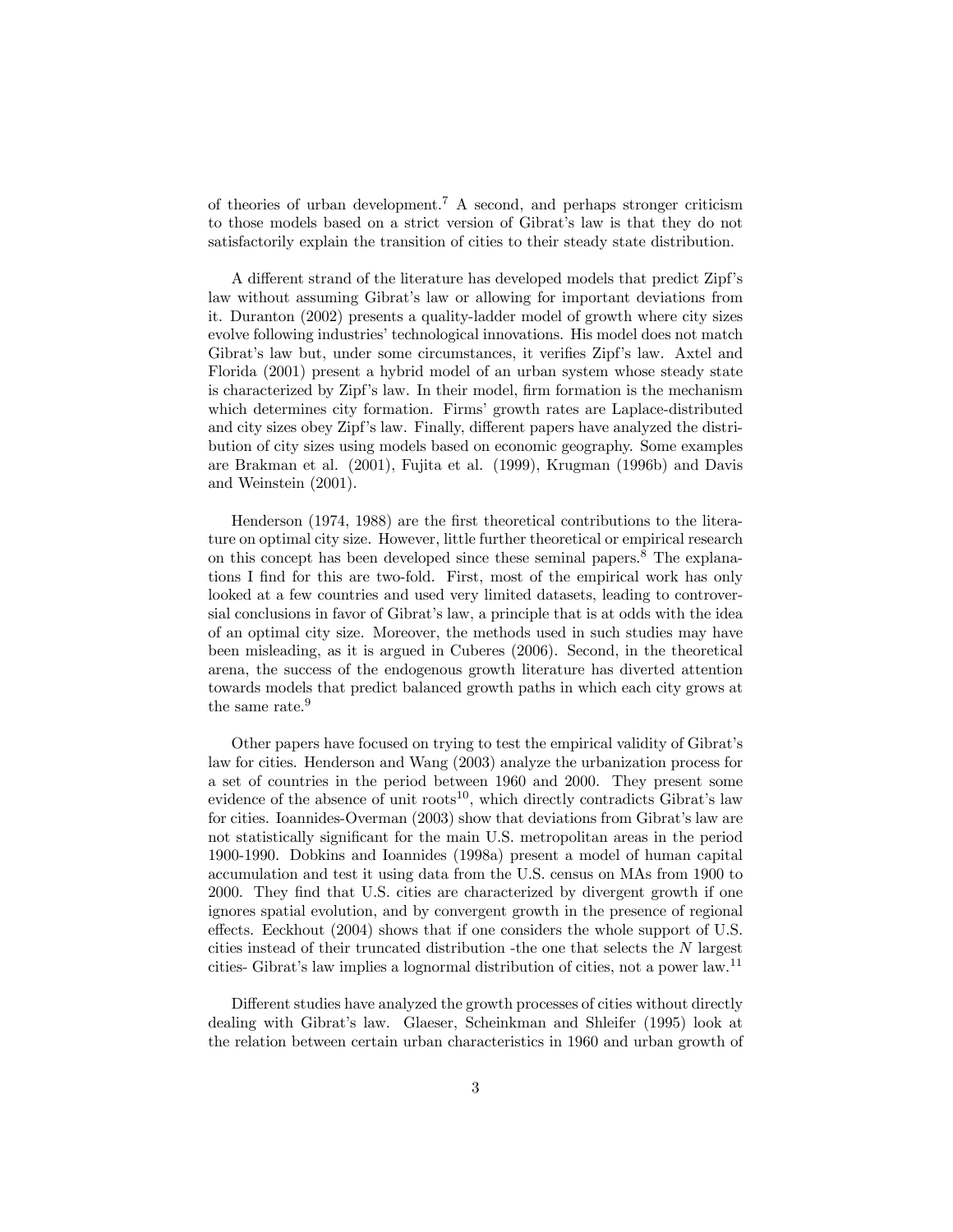income and population during the period 1960-1990. They show that there is a negative relationship between growth rates of city population and their initial size, indicating the existence of regression to the mean in city size, i.e. a violation of Gibrat's law. However, in many cases, this relationship turns out to not be significant after controlling for different regressors such as initial schooling, initial employment, and initial share of population in the manufacturing sector. Eaton and Eckstein (1997) show that the relative populations of the largest 40 metropolitan areas of France and Japan remained constant during the time interval 1876-1990 for France and 1925-1985 in the case of Japan. They claim that this may suggest that urbanization has taken the form of parallel growth of cities (Gibrat's law), rather than convergence (regression to the mean) to an optimal city size or divergent growth (regression away from the mean). Glaeser and Shapiro (2001) analyze the dynamics of growth rates of U.S. cities during the 1990s, and conclude that, although this decade was an unusually good one for the largest American cities and, in particular, for the cities of the Midwest, urban growth looked extremely similar to the one experienced during the prior post-war decades.

My paper relates most closely to Henderson and Venables  $(2004).<sup>12</sup>$  They analyze city formation in an economy that experiences steady growth of urban population over time. The presence of immobile housing and urban infrastructure and the fact that agents are not myopic, generates a sequential pattern of formation of cities and predicts a smooth decay of cities, i.e. it avoids the population swings present in most of the previous literature. The paper also analyzes how different institutions affect the equilibrium city size, which may or may not be optimal.

My model has two advantages with respect to Henderson and Venables (2004). First, it is easier to interpret. The dynamics of the model are generated by savings, as in the well-understood neoclassical growth model, whereas in their case households have linear utility functions, and hence zero savings. The second advantage is that I formally prove that, under my assumptions, the equilibrium growth path of cities is sequential, with the smaller cities growing later than the bigger ones. Moreover, I provide a proof of existence and uniqueness of equilibrium. Another important difference between the two models is that theirs deals with the creation of cities when urban population grows, whereas mine explains city growth once cities have already been created, taking population as constant.

## 3 The Model

This section presents a theoretical framework to explain the sequentiality in city development described above. For simplicity, the model consists of just two cities that are modeled as firms with identical Cobb-Douglas production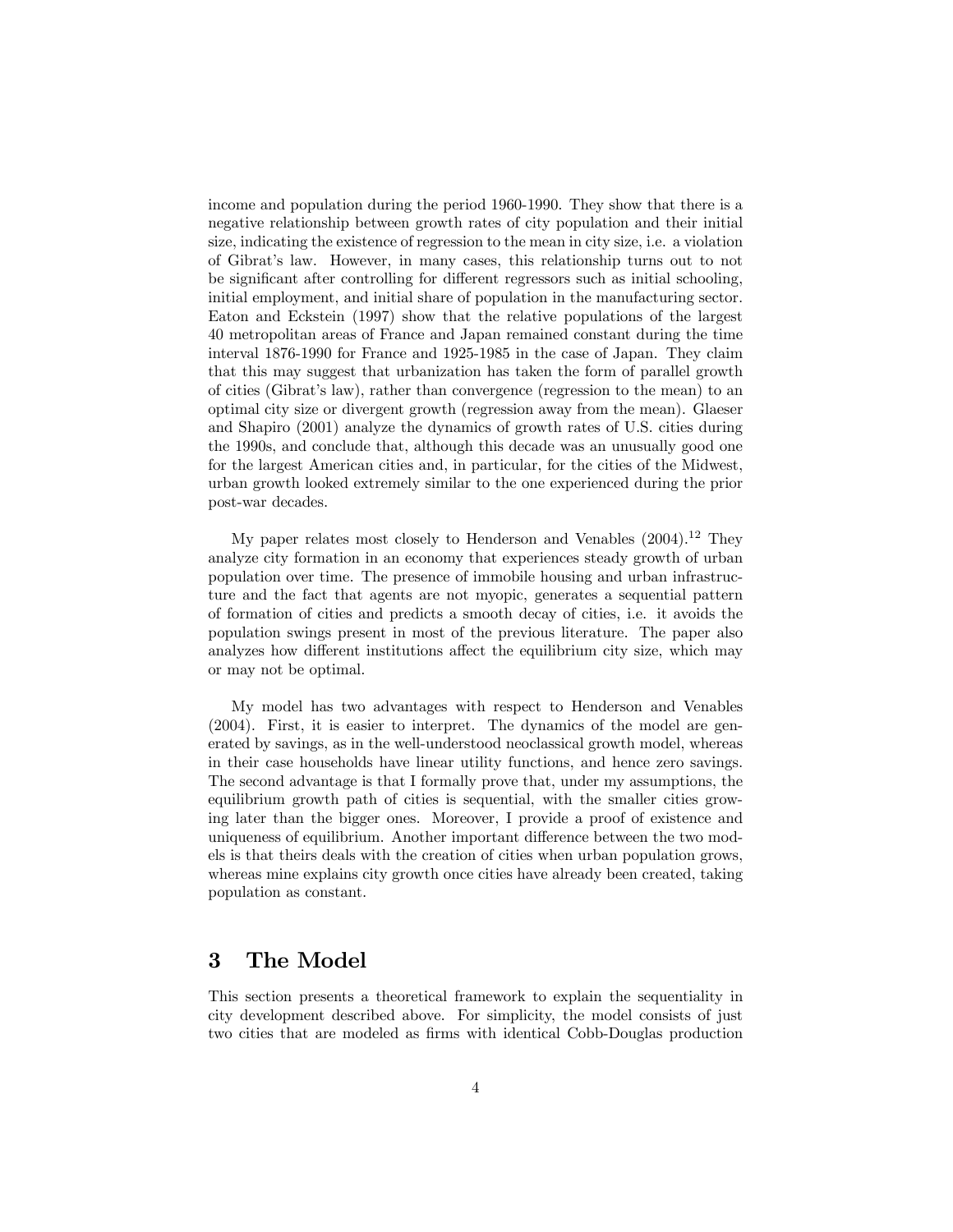functions.<sup>13</sup> In each city, production takes place using two inputs: capital and labor. The technology of each firm in a given city exhibits diminishing returns to each input but increasing returns to scale. On the other hand, each city has congestion costs that are modeled as convex costs associated with the stock of installed capital in that city. It is assumed that, at the initial period, one of the two cities has a slightly larger stock of capital than the other one. Investment in the model is irreversible.<sup>14</sup> On the other hand, labor can migrate across cities at no cost.

In this setup, if congestion costs at low levels of capital are low enough, resources are disproportionately allocated in the city with an initial larger stock of capital until those costs make the initially smaller city a more attractive place to invest. At that point, since congestion costs are much lower in the smaller city, the investment rate becomes strictly larger in that city than in the largest one, until the stock of capital in both cities is equated. It will be shown that depending on the parameters of the model, this complete catch-up scenario may never take place.

This section presents the decentralized equilibrium. In Appendix B it is shown how this problem differs from the one solved by a benevolent social planner. The presence of an external effect of average city capital on each firms' productivity makes the market solution inefficient since there is underinvestment in both cities, and inequality in city size is too large.

## 3.1 The Decentralized Economy

I proceed by describing the behavior of households and firms in the economy and then calculate the competitive equilibrium, which exists and is unique, as I show in Appendix B.

#### 3.1.1 Households

Households' income sources are wage earnings and the return on assets. The competitive wage rate is  $\omega$ . Let  $Z^j$  be the amount of assets invested in city j,  $j = A, B$ . The capital income of a household who holds some positive amount of assets in both cities is given by  $\sum$  $j = A, B$  $r^{j}Z^{j}$ , where  $r^{j}$  represents the gross return

to capital in city  $j$ . These resources can be used to consume and accumulate assets. The budget constraint of a representative household in per capita terms is therefore

$$
\sum_{j=A,B} \dot{z}^j + c = \omega + \sum_{j=A,B} r^j z^j
$$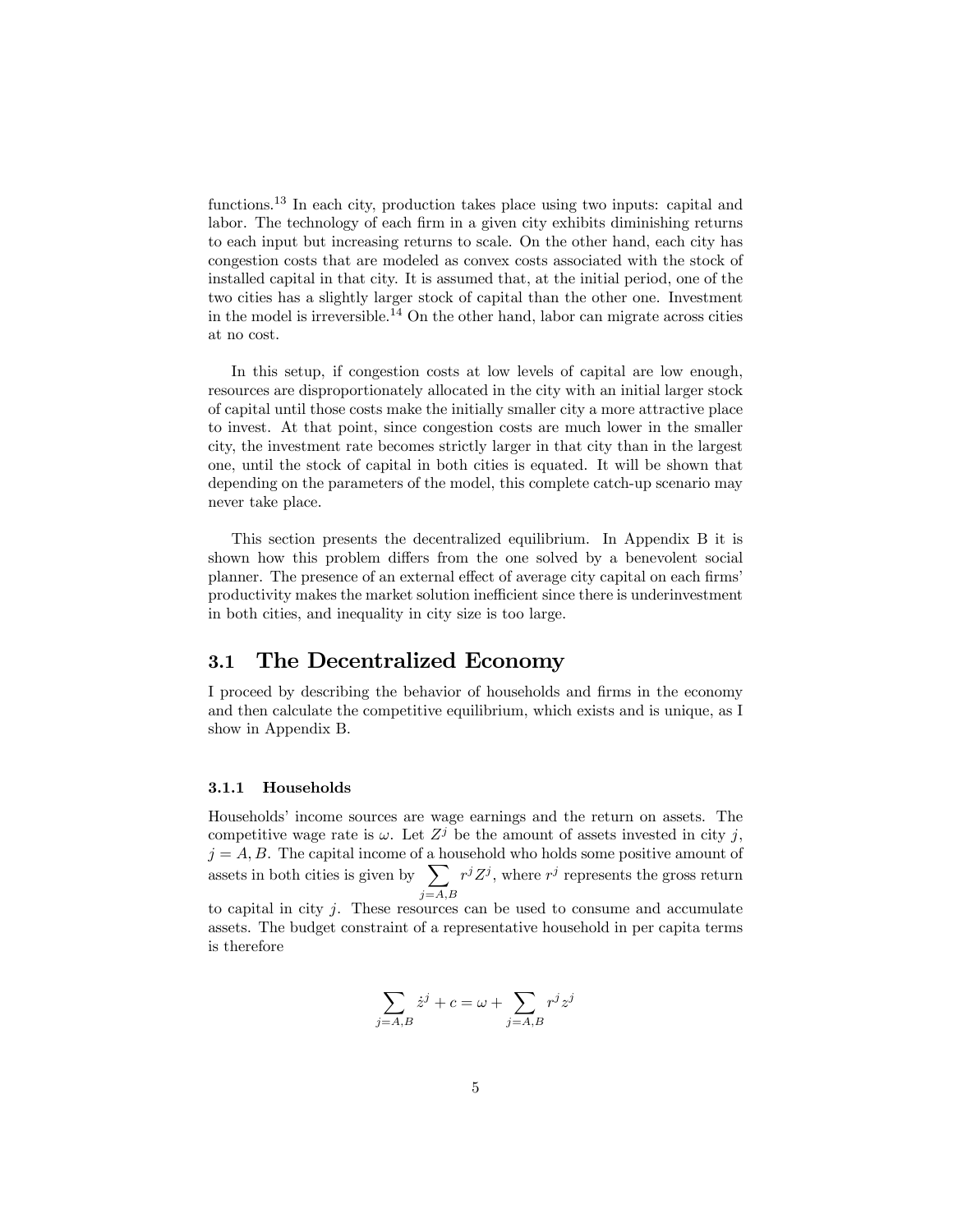where  $z^j \equiv \frac{Z^j}{N}$  $\frac{Z^j}{N}$  and  $c \equiv \frac{C}{N}$  represent the per capita holdings of asset j, j = A, B and per capita consumption, respectively. Assuming logarithmic utility, the problem of a representative household in per capita terms (omitting time subscripts) can then be written as:

$$
\max \int_{0}^{\infty} e^{-\rho t} \ln(c) dt
$$
  

$$
\sum_{j=A,B} \dot{z}^{j} + c = \omega + \sum_{j=A,B} r^{j} z^{j}
$$
  

$$
\dot{z}^{j} \geq 0, \forall j = A, B
$$
  

$$
z_{0}^{j}, \forall j = A, B \text{ given}
$$

where  $c$  represents per capita consumption and, as stated above, households face the irreversibility constraints  $\dot{z}^j \geq 0$ ,  $j = A, B$ .

#### 3.1.2 Firms

Each firm faces a constant returns to scale technology. This ensures that profits are zero and that one can consider a representative firm in each city. Each firm is subject to a positive external effect similar to the one in Romer (1986), coming from the average amount of capital installed in the city where the firm operates. The production function of firm i located in city  $j$  is given by

$$
Y^{ij} = (N^{ij})^{\alpha} (K^{ij})^{1-\alpha} (\tilde{K}^j)^{\psi}
$$

where  $Y^{ij}$ ,  $N^{ij}$ , and  $K^{ij}$  respectively represent production, labor, and capital in city *i* located in firm *j*. The parameter  $\psi$  is strictly positive, and  $\tilde{K}^j$  represents the average capital installed in city j, i.e.  $\tilde{K}^j \equiv \frac{1}{M} \sum^M$  $m=1$  $K^{mj}$ , where M is a large number that indicates the number of firms operating in city  $j$ . As in Romer's paper, the assumption that firms treat  $\tilde{K}^j$  as given could be rationalized in a model with a continuum of agents.<sup>15</sup>

Firms hire labor and capital at their competitive prices and sell their product in the market. Moreover, they have to pay a congestion cost<sup>16</sup>  $g(K^{ij})$  for each unit of capital they install in the city where they operate, where  $g(K^{ij}) =$  $(K^{ij})^{\sigma}$ , and it is assumed<sup>17</sup> that  $\sigma > \frac{2\beta}{1-\alpha}$ , where  $\beta \equiv \psi - \alpha + 1$ . Normalizing the price of the consumption good to one, profits for firm i, located in city j, are then given by

$$
\pi^{ij} = (N^{ij})^{\alpha} (K^{ij})^{1-\alpha} (\tilde{K}^j)^{\psi} - (r^j + \delta) K^{ij} - \frac{1}{M} g(K^{ij}) - \omega N^{ij}
$$

where  $\delta \in (0,1)$  is the rate at which capital depreciates.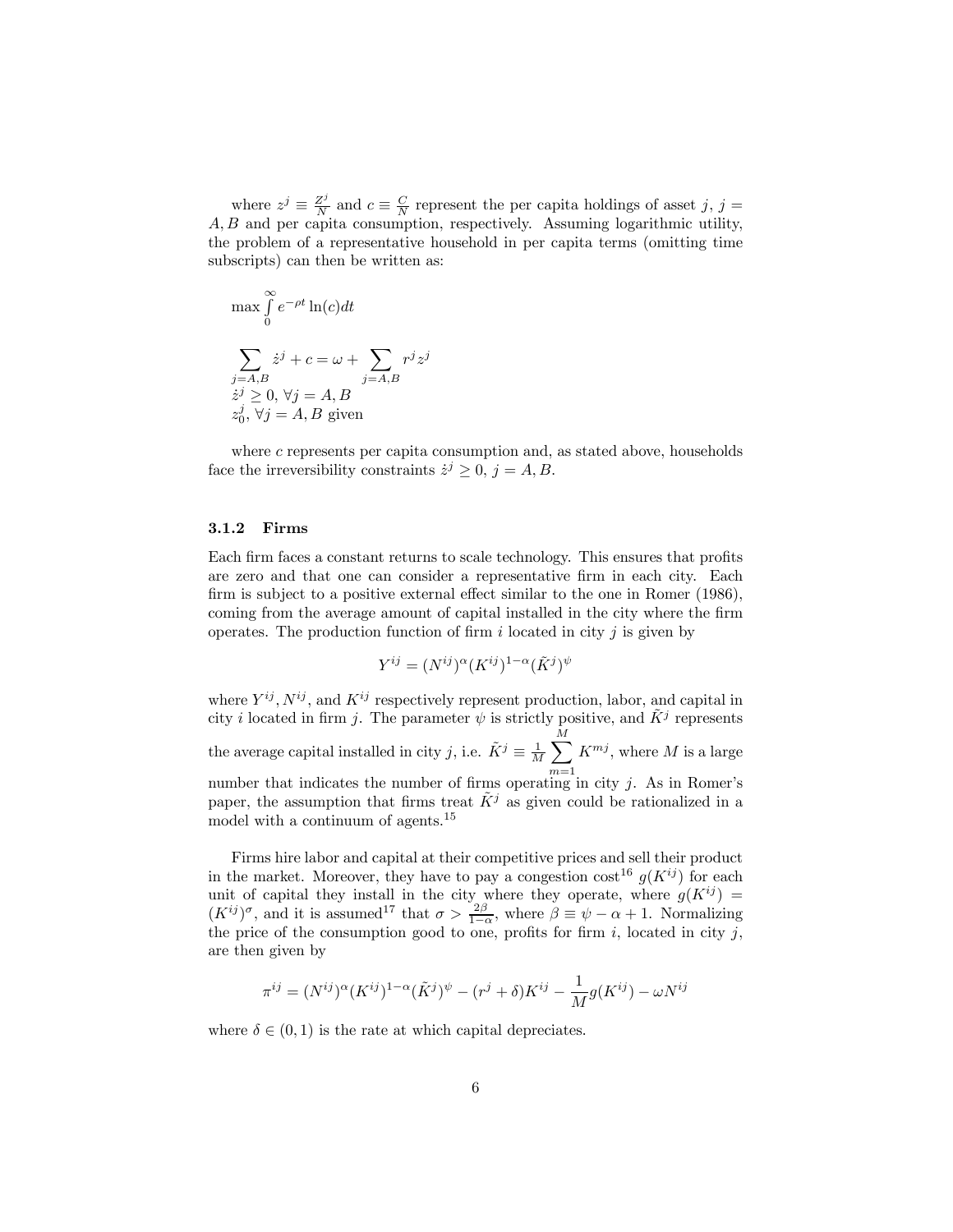The first order conditions of the problem faced by this firm are:

$$
\frac{\partial \pi^{ij}}{\partial N^{ij}} = 0 \Leftrightarrow \alpha (N^{ij})^{\alpha - 1} (K^{ij})^{1 - \alpha + \psi} = \omega \tag{1}
$$

$$
\frac{\partial \pi^{ij}}{\partial K^{ij}} = 0 \Leftrightarrow (1 - \alpha)(N^{ij})^{\alpha} (K^{ij})^{\psi - \alpha} = r^j + \delta + g'(K^{ij})
$$
(2)

where the symmetric equilibrium condition  $K^{ij} = K^j$ ,  $\forall i$  has been imposed. Since labor can costlessly move across cities, the wage rate is the same in both cities in equilibrium. This implies that the optimal allocation of labor is given by

$$
\frac{N^A}{N^B} = \left(\frac{k^A}{k^B}\right)^{\frac{\beta}{1-\alpha}}
$$

where  $k^j \equiv \frac{K^j}{N}$ ,  $j = A, B$  represents per capital in city j. This in turn implies the following gross marginal product of capital (i.e. without considering the congestion costs) to the competitive firm in city  $i$ :

$$
f_j = (1 - \alpha)\Omega^{-\alpha} (k^j)^{\frac{\beta}{1 - \alpha} - 1} \tag{3}
$$

where total population has been normalized to one and  $\Omega \equiv \sum$  $j = A, B$  $(k^{j})^{\frac{\beta}{1-\alpha}}$ .

The first order condition with respect to capital for a representative firm in city  $j$  can then be written as

$$
\tilde{f}_j = r^j + \delta \tag{4}
$$

where  $\tilde{f}_j \equiv f_j - g'(K^{ij})$  is the *net* marginal product of capital in city j.

#### Equilibrium

Since the economy is closed and there is no government, the only available asset is physical capital, i.e.  $z^j = k^j$ ,  $\forall j = A, B$ . The following proposition shows that, due to the initial difference in stocks of installed capital and the presence of increasing returns to scale, the gross marginal product of capital is always strictly larger in the city with a larger stock of installed capital.

Proposition 1  $f_A > f_B, \forall k^A > k^B > 0$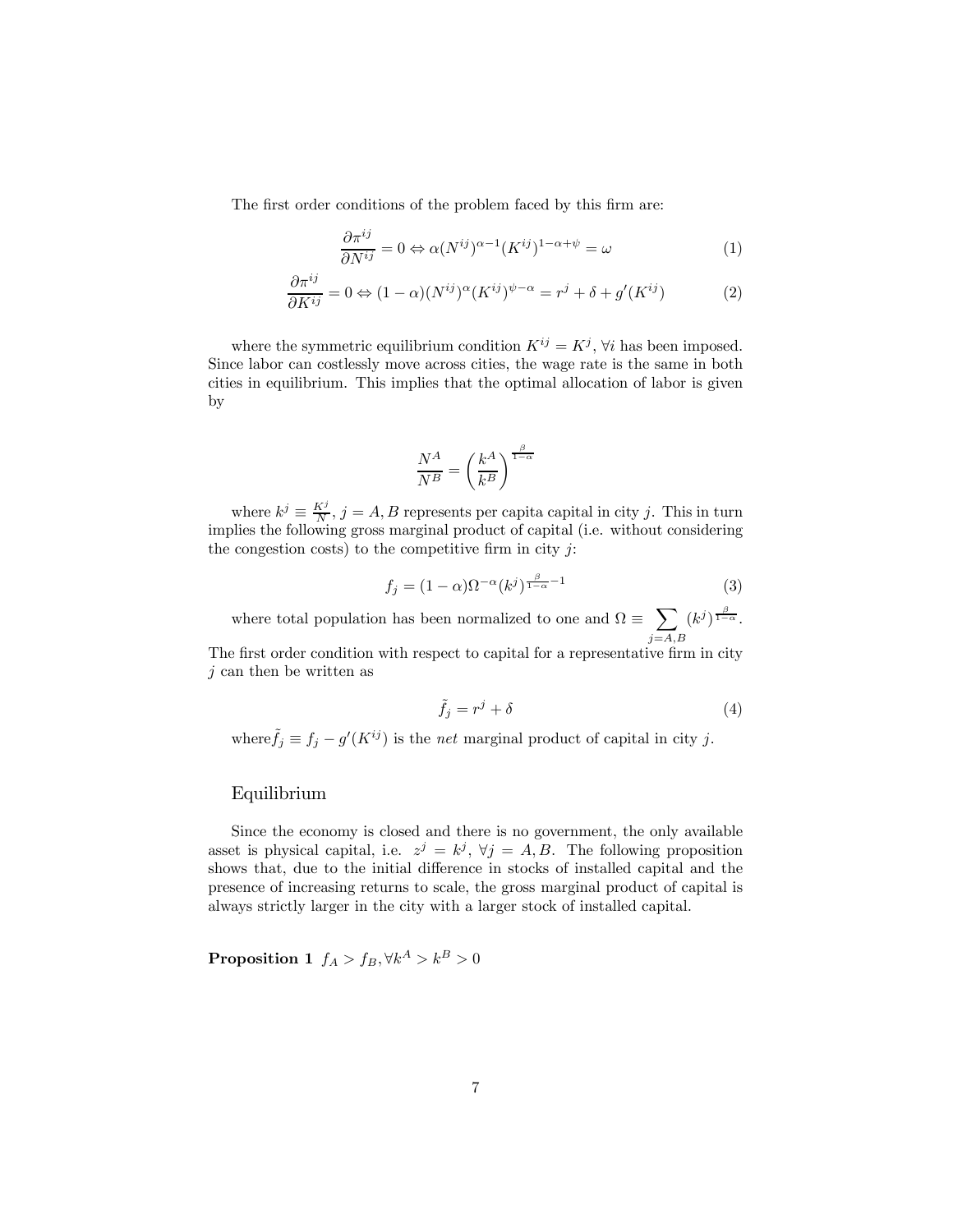#### Proof. See Appendix B. ■

Assumptions 1 and 2 set up some initial conditions to make the problem interesting. Assumption 1 establishes that, at the initial date, city  $A$  has a slightly larger stock of installed capital than city B.

#### Assumption 1

$$
K_0^A = K_0^B + \epsilon
$$

where  $\epsilon$  is a small positive number.

Assumption 2 states that, at date zero, congestion costs in the city with the largest stock of capital are relatively small compared to the productivity gains associated with its larger size. This ensures that investment in city  $A$  is strictly more profitable than in city  $B$  in the initial date. Moreover, it is assumed that investment is profitable in the smallest location, city  $B$ , i.e. its net marginal product of capital is strictly larger than the discount rate plus depreciation rate.

#### Assumption 2

$$
\tilde{f}_{A0} > \tilde{f}_{B0} > \rho + \delta
$$

With these assumptions, the unique competitive equilibrium in this economy has the following features. Households start investing only in the city with initially largest stock of capital, city A, since it is the most profitable investment opportunity available. However, as the stock of installed capital in city A increases, congestion costs rise quickly so that eventually investment takes place also in city B. Moreover, to make the problem interesting, one needs to assume that at period  $\hat{t}$ , when investment starts in city B, investment in that city is still profitable i.e.

#### Assumption 3

$$
\tilde{f}_{B\hat{t}}\!\!>\rho+\delta
$$

**Proposition 2** The growth rate of the per capita consumption is given by

$$
\gamma_c \equiv \frac{\dot{e}}{c} = \begin{cases} \tilde{f}_A - \rho - \delta, \forall t \in (0, \hat{t}] \\ \tilde{f}_j - \rho - \delta, \forall t \in (\hat{t}, t^*], \forall j = A, B \\ 0, \forall t > t^* \end{cases}
$$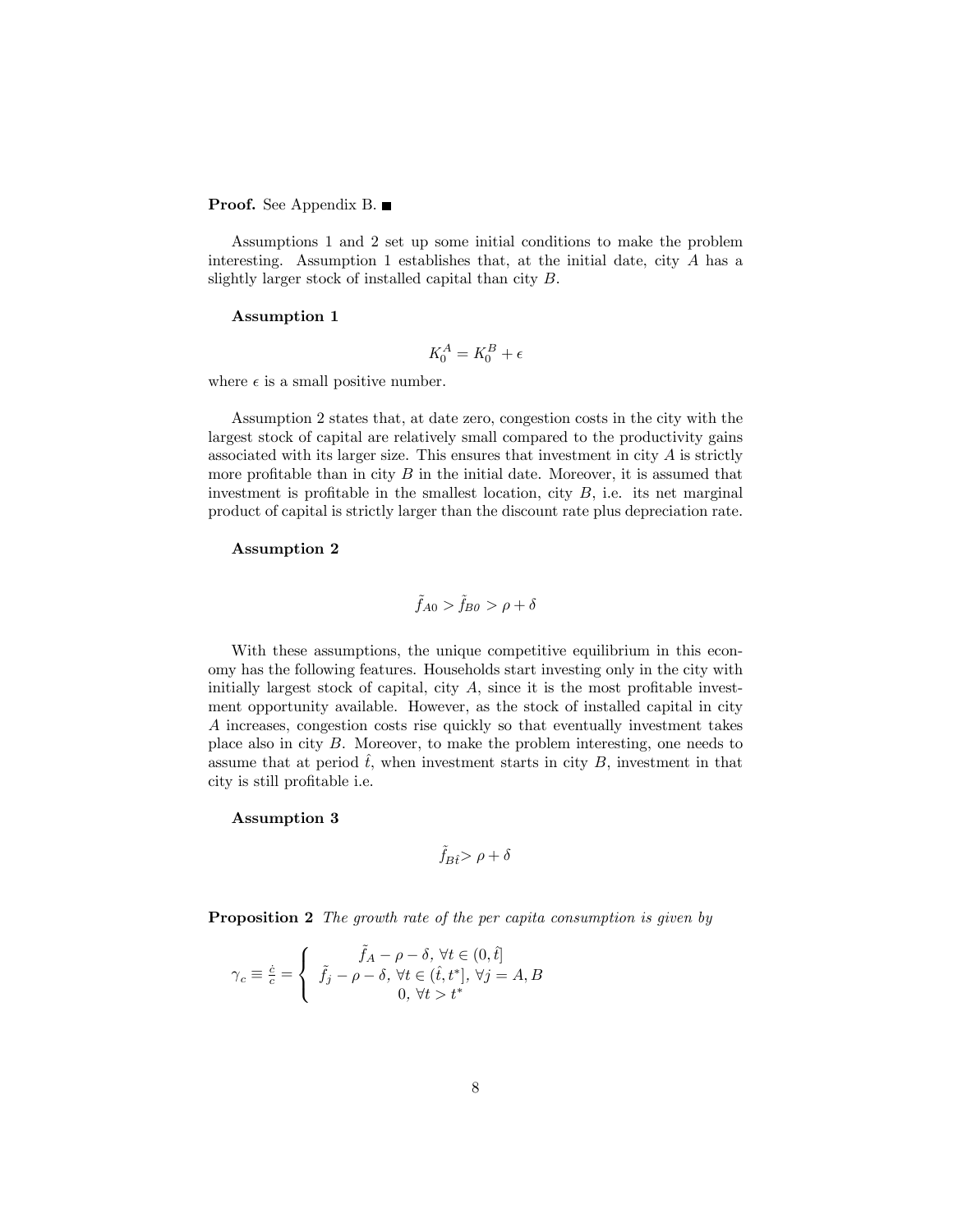#### Proof. See Appendix B. ■

Depending on the parameter values of the model, it is possible that the city with a lower initial stock of capital completely converges to the largest one before the economy reaches the steady state. I call this the catch-up case. If convergence does not occur before the net marginal product of capital equals the sum of intertemporal discount rate and the depreciation rate, the economy is in the non catch-up scenario, and cities have a non degenerate distribution in the steady state.<sup>18</sup>

#### The Catch-Up Case

This is a situation in which the initial gap in the stocks of capital vanishes out before the economy reaches its steady state. Define period  $\bar{t}$  as the period at which that occurs. The condition needed for this scenario is  $f_A(\bar{t}) = f_B(\bar{t}) > \rho + \delta$ , i.e. the net marginal product of capital converges before investment becomes unprofitable.

The likelihood of having catch-up depends on three sets of parameters: first, it depends negatively on the size of this initial gap. Second, the larger  $\rho$  i.e. the more impatient individuals are, the faster will the steady state be reached, and, for a given initial gap, the less likely is that such gap vanishes. Finally, the production parameters  $\alpha$ ,  $\beta$  and the cost parameter  $\sigma$  also affect the probability of convergence. Intuitively, the larger the degree of increasing returns  $\alpha + \beta$ , the larger the fraction of investment going to city  $A$ , making the catch-up case less likely. The opposite is true when one considers the congestion parameter  $\sigma$ : if congestion costs are very convex, investment in the initially largest city will stop earlier, and hence the likelihood of convergence must, ceteris paribus, increase.

Define  $t^*$  to be the period at which  $\tilde{f}_j = \rho + \delta$ ,  $\forall j = A, B$ , i.e. the period at which the economy reaches its steady state. The three periods  $t, t, t^*$  are welldefined because, unlike in the neoclassical growth model, convergence to a given stock of capital is reached in finite time. This is so because the Inada condition  $\lim_{k,j\to\infty} \tilde{f}_j = -\infty$ , ensures that the growth rate of the economy decreases fast enough. The next corollary summarizes the optimal investment policy in the catch-up case:

Corollary 1 Optimal investment policy:

$$
\left\{\begin{array}{c} i^{A}>i^{B},\,\forall t\in(0,\hat{t}]\\ i^{A}\bar{t} \end{array}\right.
$$

The Non Catch-Up Case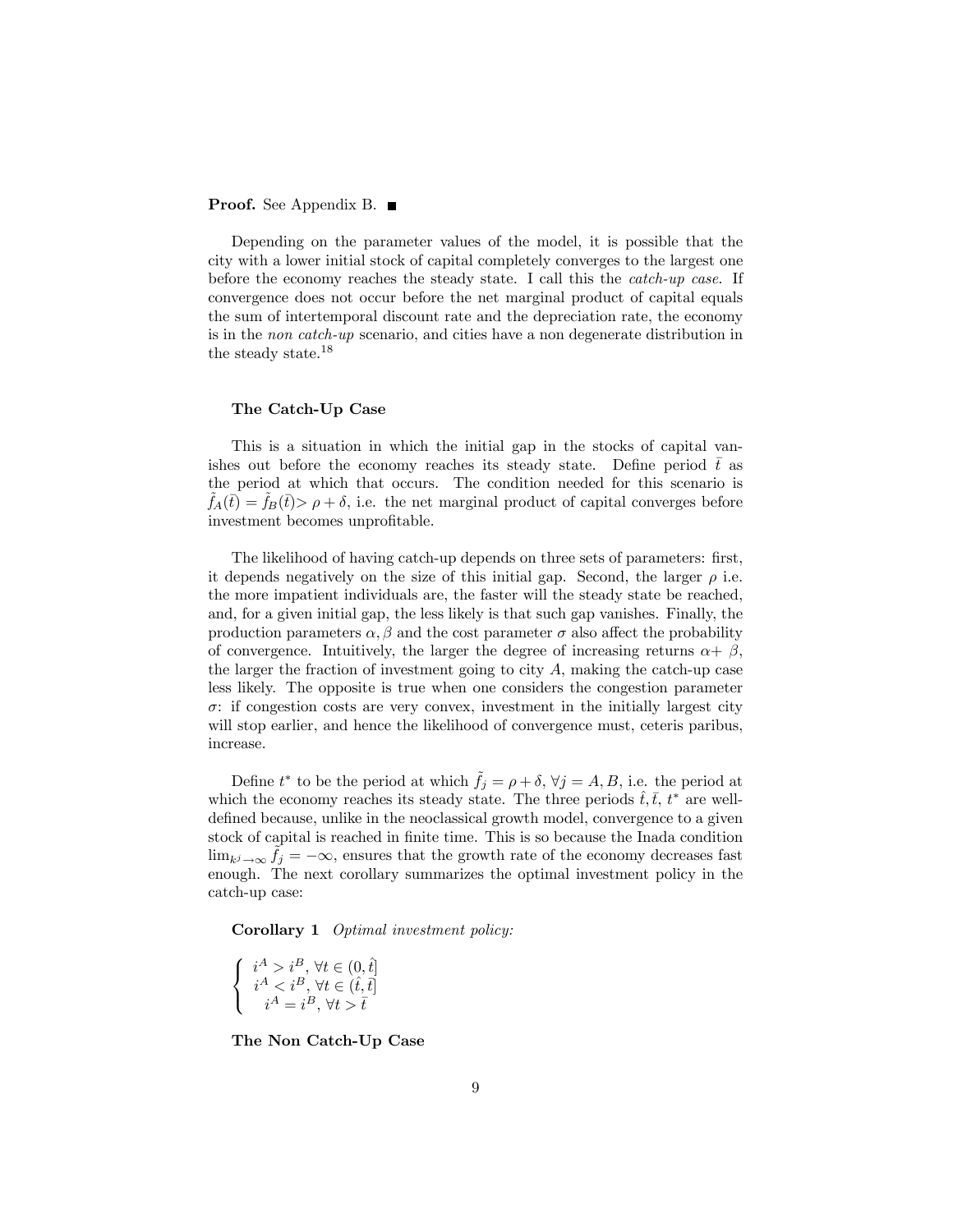Under this scenario, the initial gap in the stocks of capital does not disappear before the economy reaches its steady state. Corollary 2 summarizes the optimal investment policy in this case:

Corollary 2 Optimal investment policy:

$$
\left\{\begin{array}{c} i^{A}>i^{B},\,\forall t\in(0,\widehat{t}]\\ i^{A}
$$

The evolution of the stocks of per capita capital in each city in the catch-up case is displayed in Figure 3 in Appendix D. As assumed above, the initial stock of per capital capital is larger in city  $A$  at period zero. During the time interval  $(0, t]$  the stock of per capital increases in city A, and declines in city B as a result of the constant depreciation. Once the net marginal product of capital is the same in both cities, at period  $\hat{t}$ , the stock of per capital grows faster in city  $B$  than in city  $A$ . This is the case until city  $B$  catches up with city A. At that point, both stocks grow at the same rate and, finally, none of them grows once the steady state is reached, at period  $t^*$ . Figure 4 shows the evolution of population shares under this scenario. The share of population in city A increases during the time interval  $(0, \hat{t})$ , since investment only occurs in that city. After period t, A's share decreases since investment becomes larger in city B. In the time interval  $(\bar{t}, t^*]$ , since the investment pattern is identical in both cities, and the stock of per capita capital is the same, population shares are equal to each other. Population in city  $B$  mirrors the behavior of that in city A.

Figures 5 and 6 display the non catch-up case. The only difference with respect to the previous scenario is that now, the level of per capita capital and the population share of city B never catches-up completely with those of the city with an initially larger stock of capital, city A.

## 4 Concluding Remarks

In this paper I present a model that explains why and how cities grow sequentially. Additionally, the theory is able to reproduce the inverse U-shaped pattern in population of the largest cities of a country over time and the right-skewness of cities growth rates at any point in time.

The model is one of optimal city size and contains the main elements necessary to study cities as economic entities. For simplicity, cities are modeled as Cobb-Douglas firms with increasing returns to scale but diminishing returns to each input, labor and capital. Congestion costs in the model are introduced as convex costs in the stock of installed capital. In this framework, each city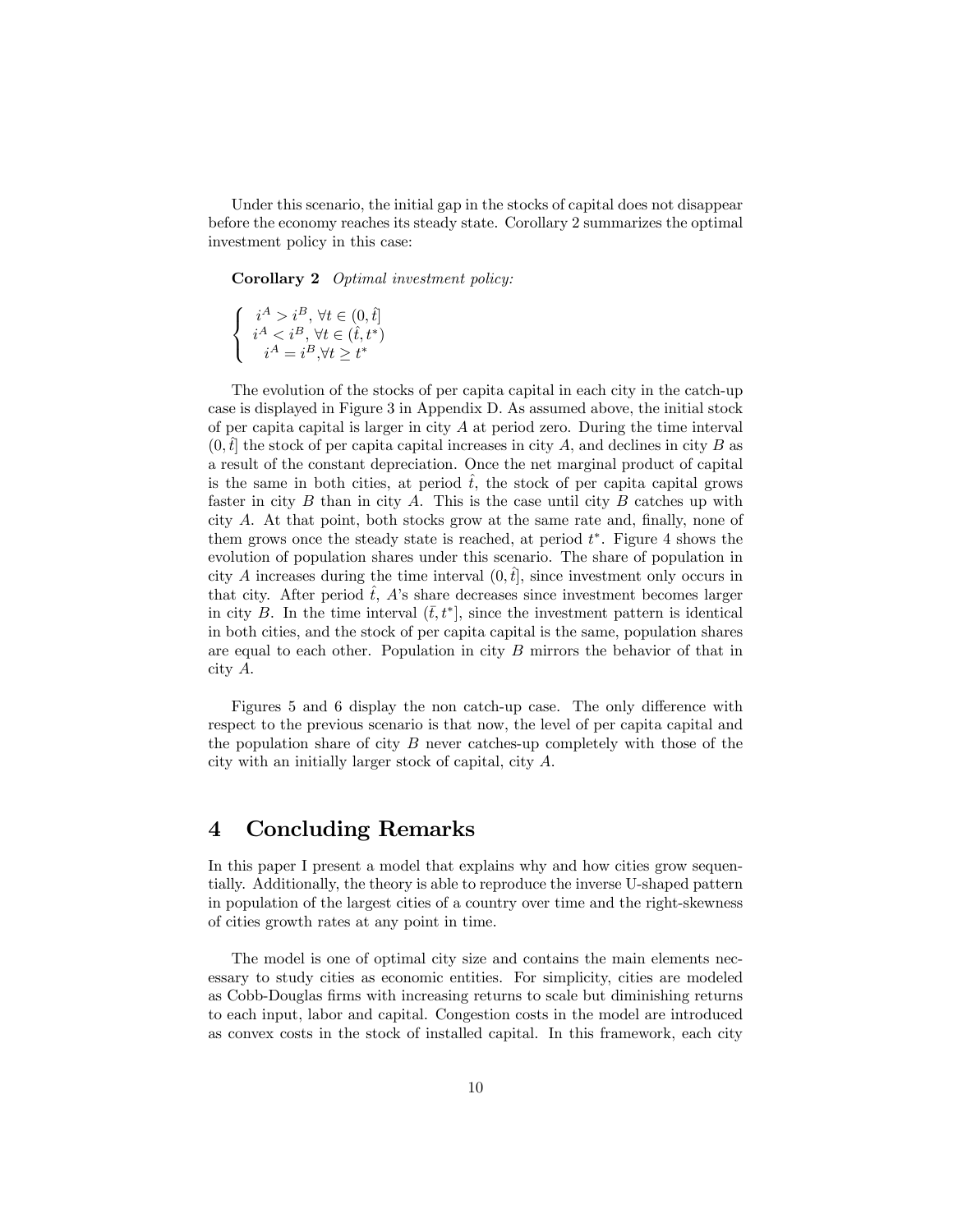experiences a solo growth until it reaches a critical size. After this happens, the initially second largest city is the one that grows alone. Depending on the parameters of the model, the city that starts with a low level of capital completely catches up with the other one. Finally, increasing returns are external to private firms, and this fact generates two inefficiencies: too low of a growth rate of per capita consumption and steady state level of per capita capital and a variance in city sizes that is too large in the sense that these cities generate excessive congestion costs.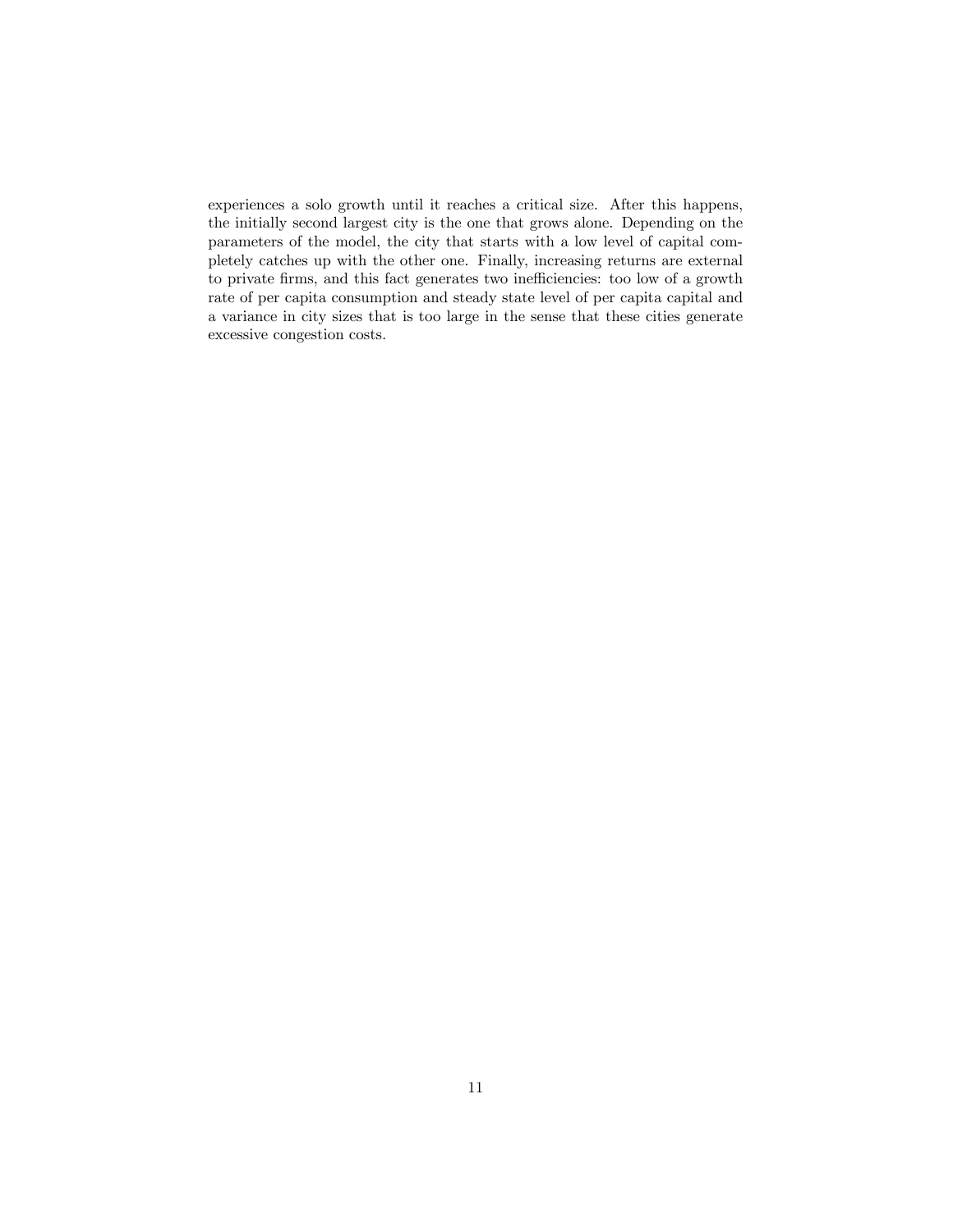## Appendix A

## 5 Microfoundations

#### 5.1 A Model of Sharing

#### 5.1.1 Indivisible Goods

Following Duranton and Puga (2003), one reason why cities exhibit increasing returns is that they allow consumers to share indivisible goods and facilities.<sup>1</sup> This "large indivisibility" argument motivates urban increasing returns by directly assuming increasing returns at the aggregate level. In my model, the variable  $\tilde{K}^j$  may represent the average amount of installed indivisible goods in city j. At the same time, as the size of the community using these indivisible good grows, the facility will be subject to increasing crowding. Crowding in the model comes from the fact that, as the population of the city grows, new facilities need to be located somewhere and, in a standard monocentric linear model, this implies that they will be located further away from the city center. In this setup, it is reasonable to justify that private firms have to pay for these congestion costs. As the number of indivisible amenities grows, consumers start moving from the central business district (where all firms are located) to the suburbs and so, in order to sell their products, firms have to pay transport costs. this is the case since the irreversibility in investment precludes them from changing their location. Large indivisibilities in the provision of some public good are just one possible motivation for this. A common alternative is to assume large indivisibilities in some production activity. There is indeed a long tradition of modelling cities as the outcome of large indivisibilities in production (Koopmans (1957), Mills (1967), Mirrlees (1972)).

#### 5.1.2 Common Marketplaces

One could also interpret  $K^{ij}$  for a given firm as infrastructure capital (for instance, buildings and machinery needed to produce). In this case, private firms benefit from the average infrastructure in a city, which is related to what in the literature is called common marketplaces- each firm benefits from being close to other firms because they can share a larger labor market. Alternatively, if one introduces intermediate goods needed for production (for instance, using a Dixit-Stiglitz production function), locating nearby other cities reduces the cost of acquiring these inputs. Consider again a monocentric city model where now it is assumed that consumers have a fixed location at the central business district (as in Wang (1990)). As the stock of urban structure grows, additional investments have to locate further away from the city business district and so firms have to pay higher transport costs to sell their products to consumers.

 $1<sup>1</sup>A$  classical example is an ice hockey rink, which represents a facility that can be shared by many users.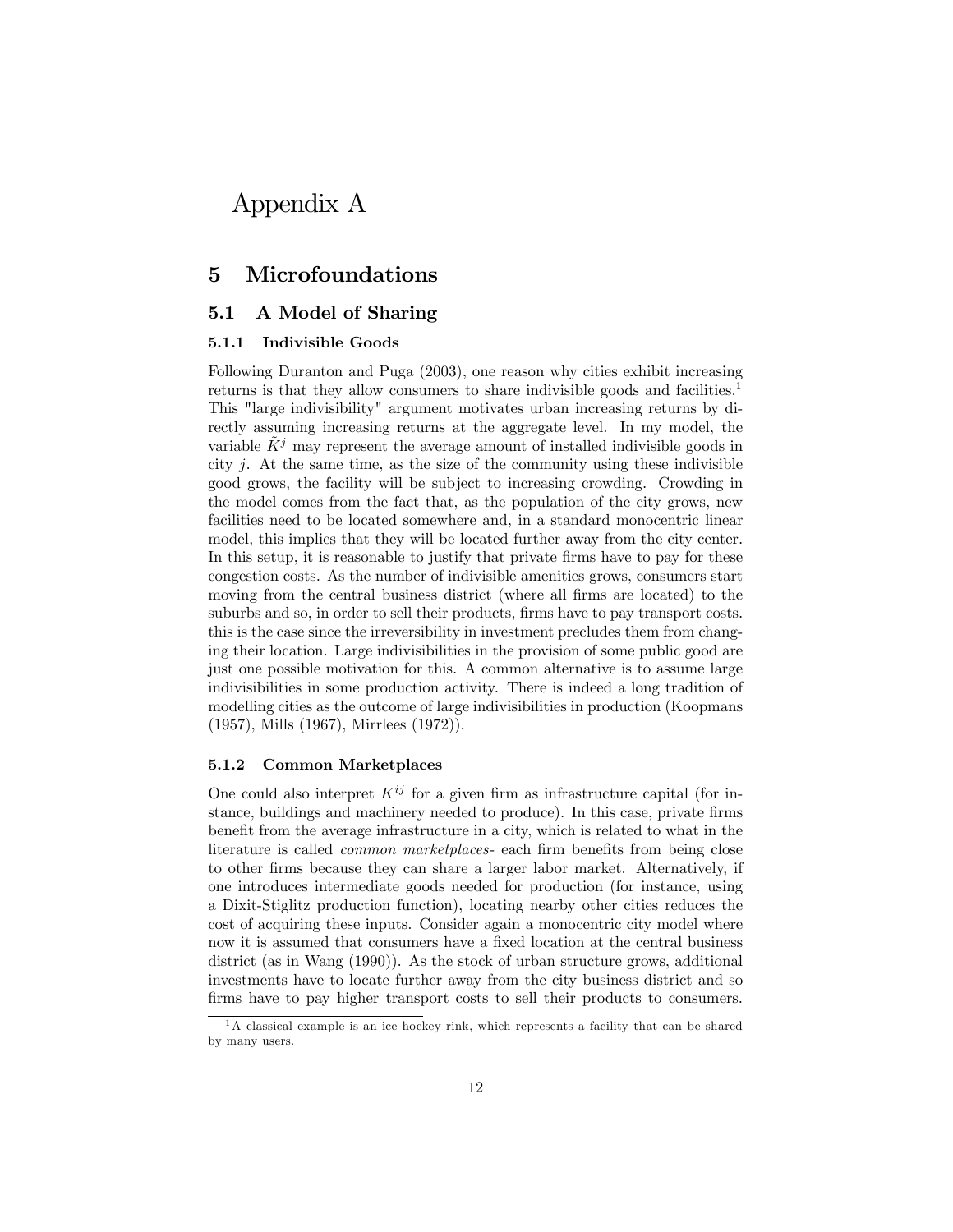Some other models on these lines are Berliant and Wang (1993), Wang (1993), Berliant and Konishi (2000), and Konishi (2000).

#### 5.2 A Model of Land Rents

Consider a production function for firm  $i$  in location  $j$  that uses three inputs: capital  $(K^{ij})$ , labor  $(N^{ij})$ , and land  $(L^{ij})$ . Suppose there are constant returns to scale in  $K^{ij}$  and  $N^{ij}$  but diminishing returns to both inputs. Additionally, the supply of  $L^{ij}$  is limited. This can be modeled as a supply for land that becomes increasingly inelastic as the stock of capital and population grow (the simplest example is a Leontieff production function that requires a minimum amount of land to produce output). In this model, congestion costs naturally arise from the cost of land rents. An initially large city will grow very fast but, eventually, as it runs out of land (or the price of land becomes prohibitive) investment shifts to the second largest city, and so on, as in my model. Such a framework is qualitatively similar to one where land is omitted and we consider only the reduced form of costs of installation of capital.<sup>2</sup> Another closely related model would be one in which it is assumed that there is a TFP component that is initially increasing in  $K$  (or  $Y$ , i.e.  $K$  and  $L$ ) and eventually becomes a decreasing function.

### 5.3 Knowledge Spillovers

Another possibility is to interpret  $K$  in my model as a combination of immobile capital structure and human capital. This formulation would have the advantage that is straightforward to justify the presence of increasing returns due to knowledge spillovers. On the other hand, investment would only be irreversible for the fraction of capital goods that represent infrastructure. Human capital (embodied to people) will freely move across cities. Congestion costs could be modeled as land rents or transport costs that are directly linked to the total stock of physical capital installed in a city, as in the models sketched above.<sup>3</sup>

<sup>2</sup>Arnott and Stiglitz (1979) is a good example of a model based on land rents.

<sup>3</sup>Tamura (2002, 2006) analyzes the role of human capital in generating increasing returns in production.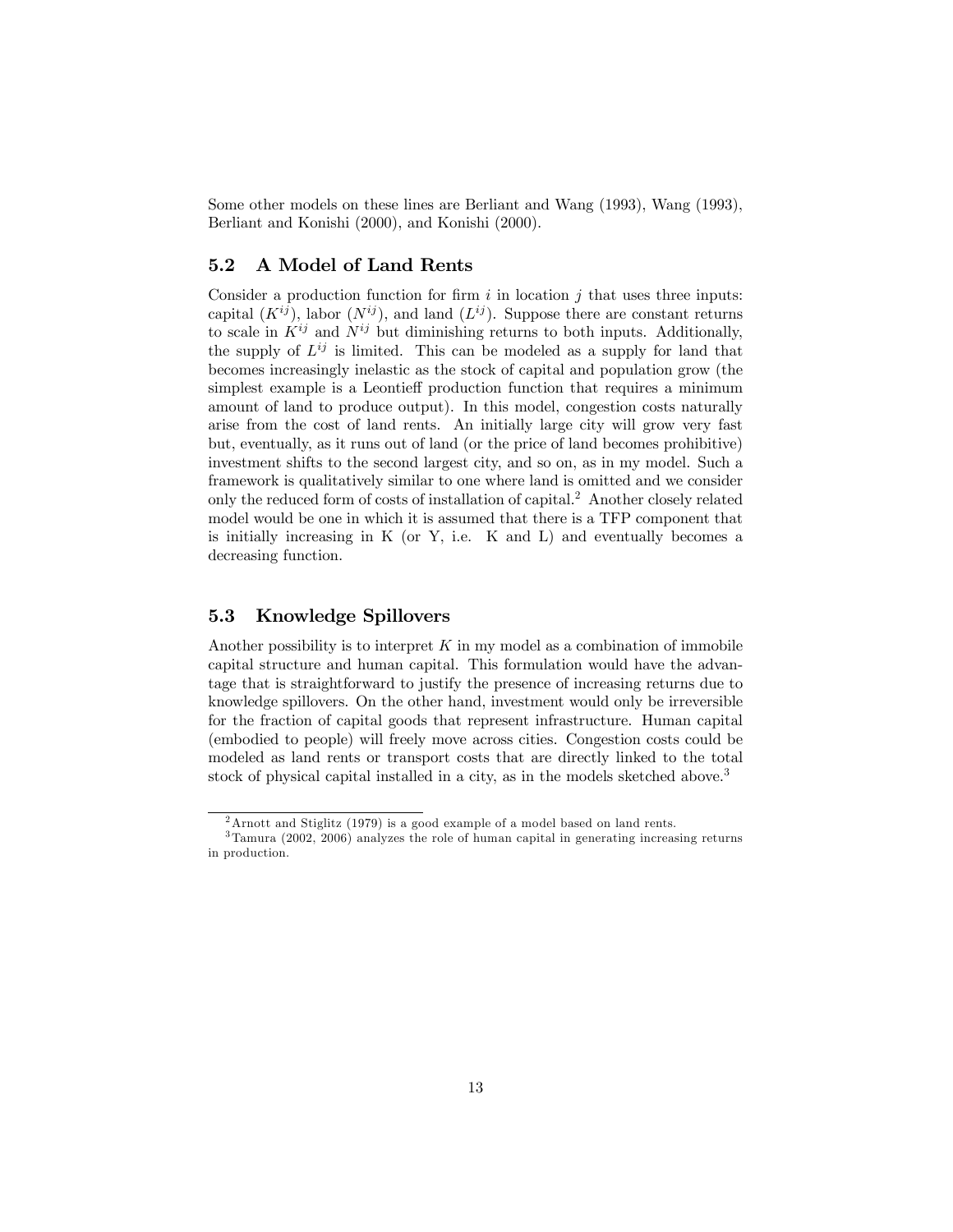# Appendix B The Social Planner's Problem

The problem of a benevolent social planner is to allocate labor and capital across cities and over time so that individuals' utility is maximized. To simplify notation, I will omit time subscripts in most of the remaining expressions:

$$
\max \int_{0}^{\infty} e^{-\rho t} \ln(c) dt
$$
  

$$
\sum_{j=A,B} N^{j} = N
$$
  

$$
\sum_{j=A,B} I^{j} + \sum_{j=A,B} g(K^{j}) + C = \sum_{j=A,B} Y^{j}
$$
  

$$
\dot{K}^{j} = I^{j} - \delta K^{j}, \forall j = A, B
$$
  

$$
I^{j} \geq 0, \forall j = A, B
$$
  

$$
K_{0}^{j} \text{ given, } \forall j = A, B
$$

where  $Y^j = (N^j)^{\alpha} (K^j)^{\beta}$ ,  $0 < \alpha < 1$ ,  $0 < \beta < 1$ , and  $\alpha + \beta > 1$ , for any  $j = A, B$ . The constant N represents total national population,  $I^j$  and  $K_0^j$ respectively denote the investment rate and the initial stock of capital installed in city j,  $j = A, B$ , and  $\delta \in (0, 1)$  is the depreciation rate of capital. In order to solve this problem, I divide it in two stages.

#### Stage 1: Optimal Allocation of Labor

In this stage, taken as given the levels of installed capital, the social planner chooses the optimal amount of labor to be allocated in each city. This subproblem is static and reduces to maximize total national production i.e.

$$
\max\{Y^A + Y^B\}
$$

$$
\sum_{\substack{j=A,B\\Y^j=(N^j)^{\alpha}(K^j)^{\beta}}}\n\atop{K^j}\text{ given}
$$

for any  $j = A, B$ . The solution to this problem is

$$
\frac{N^A}{N^B} = \left(\frac{k^A}{k^B}\right)^{\frac{\beta}{1-\alpha}}\tag{5}
$$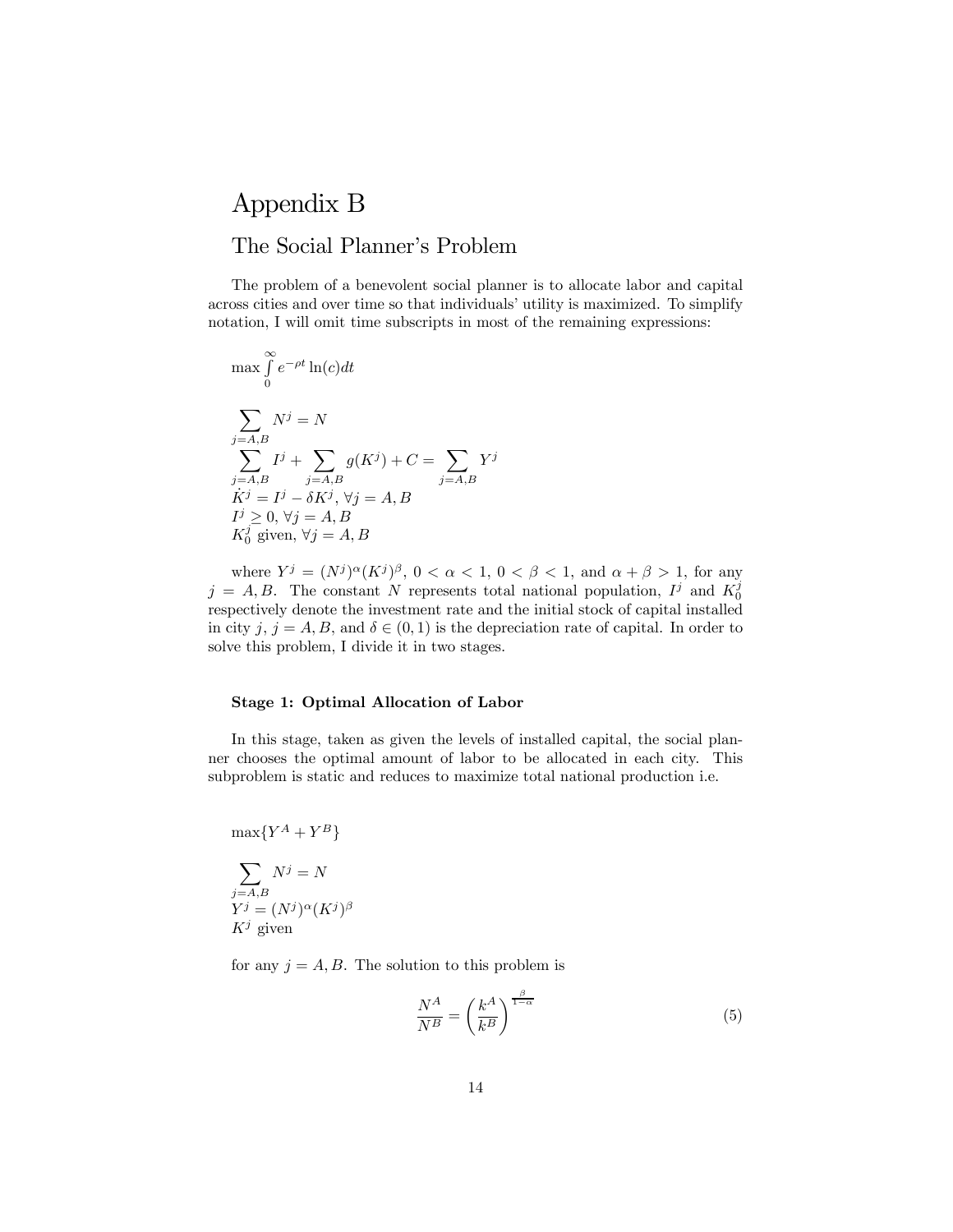where  $k^j \equiv \frac{K^j}{N}$ ,  $j = A, B$  represents the stock of per capital capital installed in city j. Similarly, I define the following per capita variables:  $y^j \equiv \frac{Y^j}{N}$  $\frac{Y^j}{N}, i^j \equiv \frac{I^j}{N}$  $\frac{I^{\prime}}{N}$ . This solution implies that the optimal ratio of labor between the two cities must be proportional to their ratio of installed capital. Substituting this optimal labor allocation in the aggregate production, one obtains the following value function:

$$
f \equiv \sum_{j=A,B} y^j (N^{j*}) = \Omega^{1-\alpha}
$$

where total population has been normalized to one. The variable  $y^j \equiv \frac{Y^j}{N}$  $\frac{Y^J}{N}$  $j = A, B$  represents per capita output in city j, and  $\Omega \equiv \sum$  $j = A, B$  $(k^{j})^{\frac{\beta}{1-\alpha}}$ .

Define the marginal product of capital in city  $j$  as

$$
f_j \equiv \frac{\partial f}{\partial k^j} = \beta \Omega^{-\alpha} (k^j)^{\frac{\beta}{1-\alpha} - 1} \tag{6}
$$

#### Stage 2: Optimal Allocation of Capital

In this stage of the problem, capital is optimally allocated across cities and over time to maximize the flow of per capita utility. This dynamic maximization problem can be written in per capita terms as

$$
\max \int_{0}^{\infty} e^{-\rho t} \ln(c) dt
$$
  

$$
\sum_{j=A,B} i^{j} + \sum_{j=A,B} g(k^{j}) + c = f(k^{A}, k^{B})
$$
  

$$
\begin{aligned} k^{j} &= i^{j} - \delta k^{j} \\ k^{j} &\geq 0 \\ k^{j} &= \text{given} \end{aligned}
$$

for any  $j = A, B$ . Note that the value function obtained in stage 1 is used on the right-hand side of the resources constraint.

The Hamiltonian of this subproblem is

$$
H=e^{-\rho t}\ln c+\lambda[f-\sum_{j=A,B}i^j-\sum_{j=A,B}g(k^j)-c]+\sum_{j=A,B}\mu_j[i^j-\delta k^j]
$$

where  $\lambda$ ,  $\mu_j$ ,  $j = A, B$  are Lagrange multipliers. This problem has three control variables  $(c, i^A, i^B)$  and two state variables  $(k^A, k^B)$ . The first order conditions for city  $j$  are: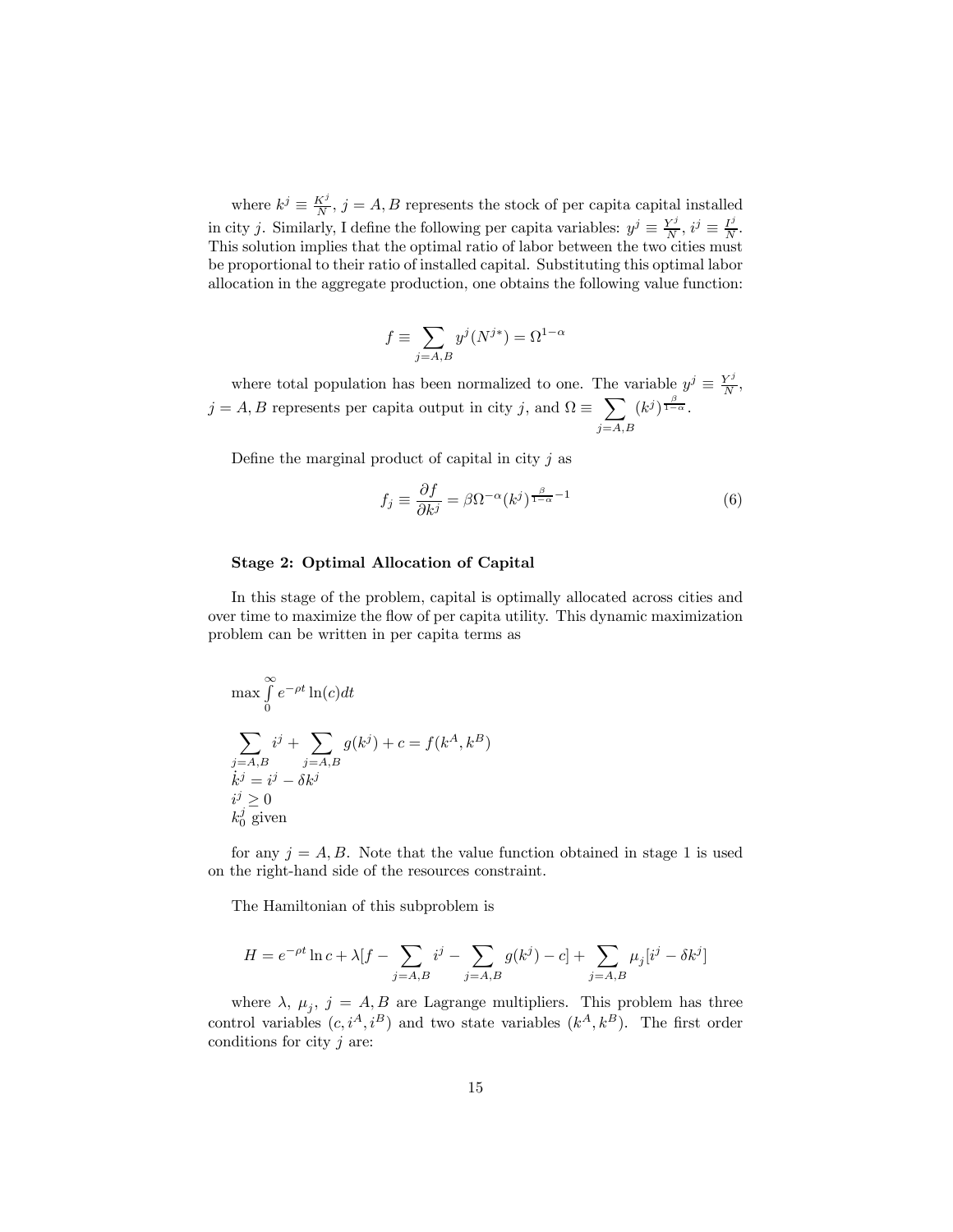$$
\frac{\partial H}{\partial c} = 0 \Leftrightarrow e^{-\rho t} \frac{1}{c} = \lambda \tag{7}
$$

$$
\frac{\partial H}{\partial i^j} \le 0 \Leftrightarrow -\lambda + \mu_j \le 0 \tag{8}
$$

$$
\frac{\partial H}{\partial k^j} = -\dot{\mu}_j \Leftrightarrow \lambda[f_j - g'(k^j)] - \mu_j \delta = -\dot{\mu}_j \tag{9}
$$

and the transversality condition is

$$
\lim_{t \to \infty} k_t^j \mu_{jt} = 0 \tag{10}
$$

As in the decentralized problem, it is clear that, due to the presence of increasing returns to scale, capital is more productive in the largest city, i.e.  $f_A > f_B, \forall k^A > k^B > 0.$ 

Assumptions 1-3 from the decentralized problem are also used here. The only two differences are first, that the convergence period  $\hat{t}$  is different from the one in the competitive equilibrium. Second, as it will be shown below, the gross marginal product of capital in city  $j$ , differs between the two problems.

As in the decentralized economy, depending on the parameters of the model, the economy's steady state may be characterized by a degenerate distribution of city size where all cities have equal population and capital (catch-up case) or by a city structure with cities of different size (non catch-up case). The qualitative evolution of the economy is then displayed, as in the decentralized economy, in Figures 3-6

#### Equivalence between both problems

To make both problems comparable we need the following restriction on the externality parameter  $\psi$ , I must impose the restriction<sup>4</sup>:

$$
0<\psi<\alpha
$$

The presence of a positive externality of aggregate capital in a city on each of the firms operating there implies a lower investment rate in each city at each point in time. This low investment rate generates two types of inefficiencies in the economy. The first one is the standard inefficiency à la Romer (1986). This can be easily seen in the expressions for the marginal product of capital in the

<sup>&</sup>lt;sup>4</sup>In the planner's problem,  $\beta$ , the capital share coefficient, is restricted between 0 and 1. Therefore, since  $\beta = \psi - \alpha + 1$ , one needs to assume  $0 < \psi < \alpha$ .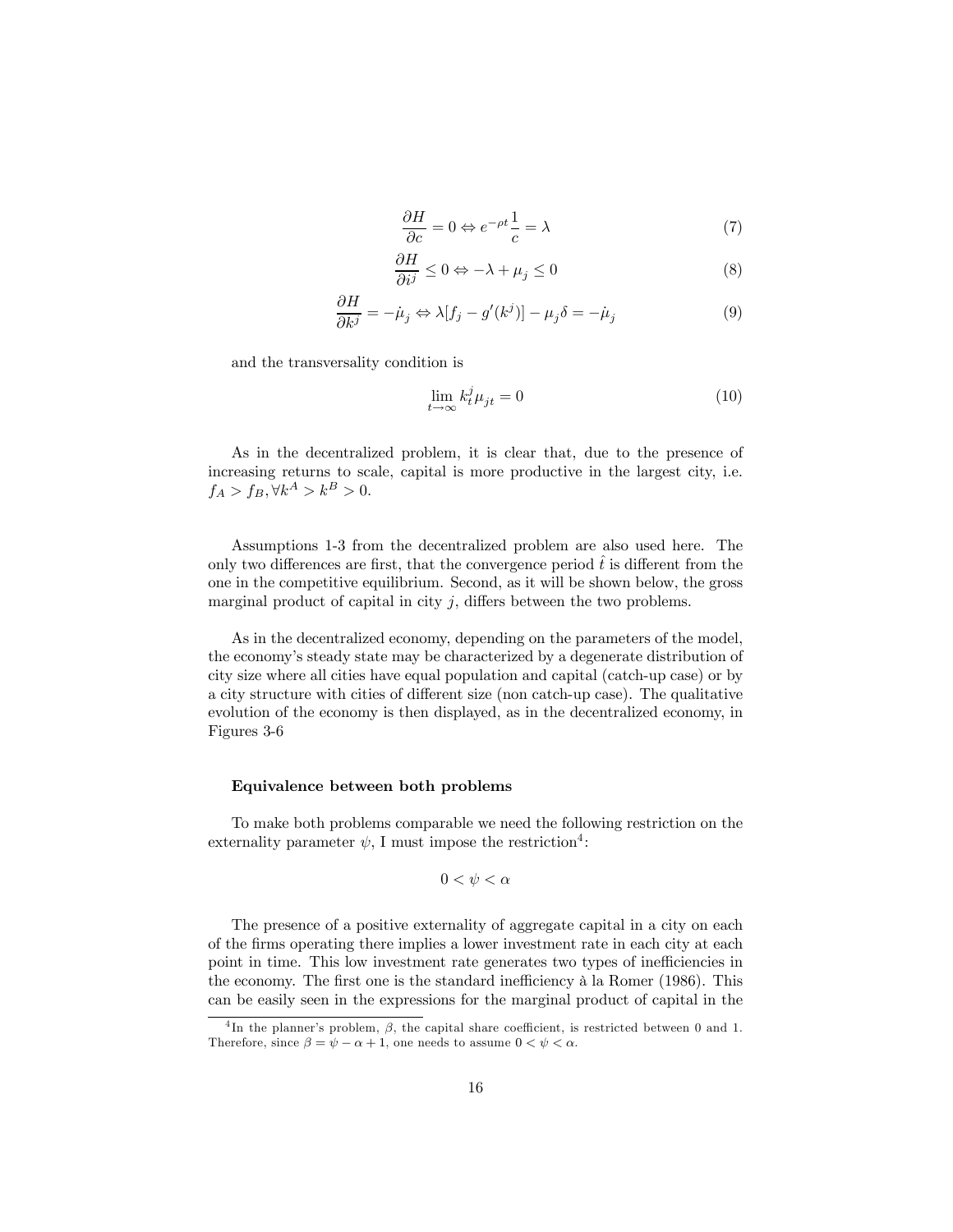two problems (equations (3) and (6)). Since  $1-\alpha < \beta$ , firms underinvest in the decentralized economy, lowering the growth rate of the economy.

The second inefficiency has to do with the congestion costs. Since these costs are convex, it is optimal to construct cities as similar in size as possible. In the non catch-up scenario, it is clear that  $\left(\frac{k^A}{k^B}\right)$  $k^B$  $\bigg\}^{market} > \bigg( \frac{k^A}{k^B} \bigg)$  $k^B$  $\big)^{planner}$ , whereas in the case of convergence between cities these two ratios are equal, although the market ratio has been strictly larger than the planner's one for at least one period.

## Proofs

Proposition 1:  $f_A > f_B, \forall k^A > k^B > 0$ 

**Proof:**  $f_A > f_B$  implies

$$
(k^A)^{\frac{\beta}{1-\alpha}-1}>(k^B)^{\frac{\beta}{1-\alpha}-1}
$$

or

$$
\left(\frac{k^A}{k^B}\right)^{\frac{\psi}{1-\alpha}}>1
$$

which is true as long as  $k^A > k^B > 0$ , since increasing returns to scale imply  $\psi > 0$ .

Proposition 2: The growth rate of the per capita consumption is given by

$$
\gamma_c \equiv \frac{\dot{\varepsilon}}{c} = \begin{cases} \tilde{f}_A - \rho - \delta, \,\forall t \in (0, \hat{t}] \\ \tilde{f}_j - \rho - \delta, \,\forall t \in (\hat{t}, t^*], \,\forall j = A, B \\ 0, \,\forall t > t^* \end{cases}
$$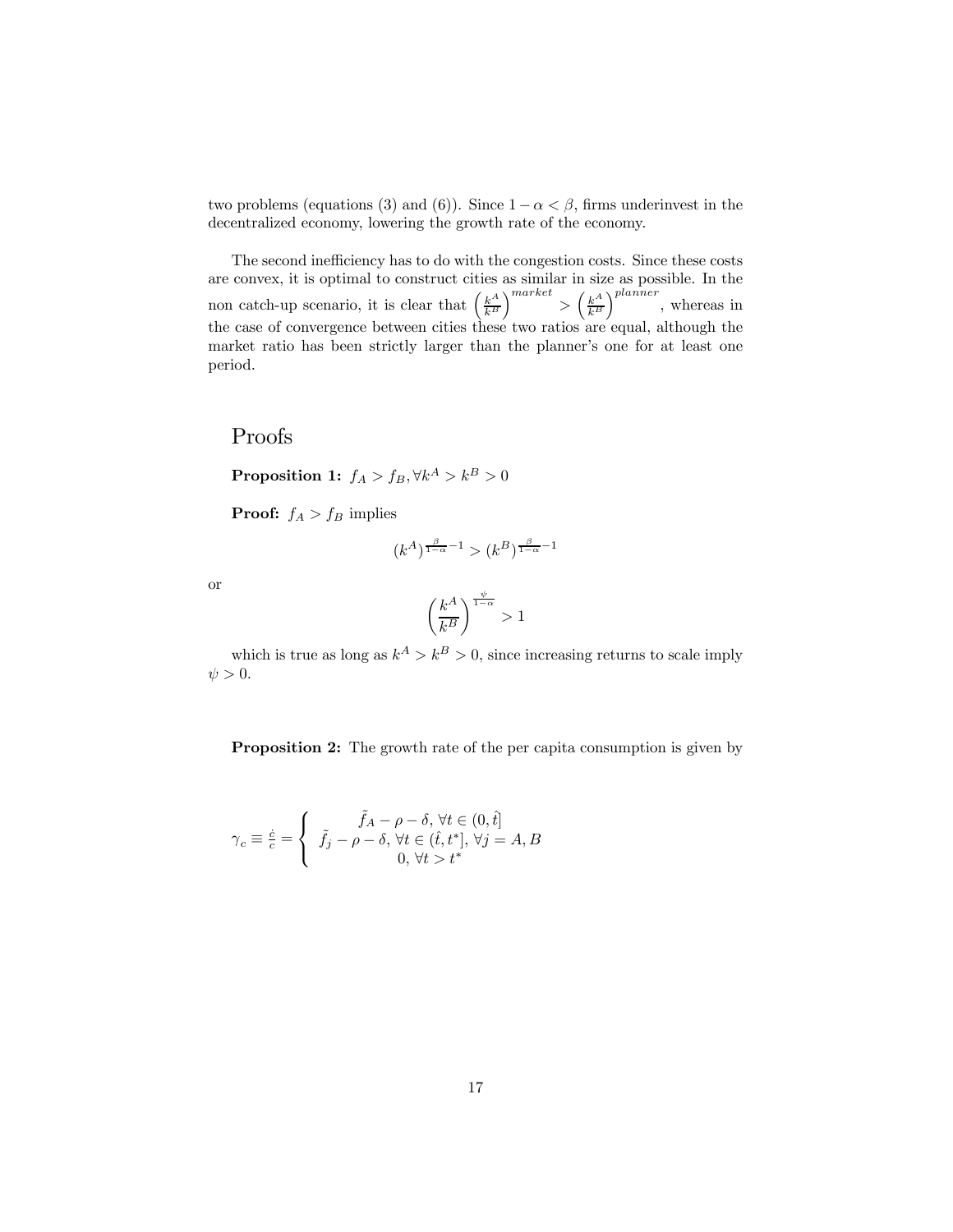Proof: Rewrite the household's problem as follows:

$$
\max \int_{0}^{\infty} e^{-\rho t} \ln(c) dt
$$
  

$$
\sum_{j=A,B} i^{j} + c = \omega + \sum_{j=A,B} r^{j} z^{j}
$$
  

$$
\dot{z}^{j} = i^{j}, \forall j = A, B
$$
  

$$
i^{j} \geq 0, \forall j = A, B
$$
  

$$
z_{0}^{j}, \forall j = A, B \text{ given}
$$

where  $i^j$  represents the net investment rate in asset j. The Hamiltonian of this problem is

$$
H = e^{-\rho t} \ln c + v(\omega + \sum_{j=A,B} r^j z^j - \sum_{j=A,B} i^j - c) + \sum_{j=A,B} \theta^j i^j
$$

where  $v, \theta^j, \forall j = A, B$  are Lagrange multipliers. The first order conditions are:

$$
\frac{\partial H}{\partial c} = 0 \Leftrightarrow e^{-\rho t} \frac{1}{c} = v \tag{11}
$$

$$
\frac{\partial H}{\partial i^j} = 0 \Leftrightarrow -v + \theta^j \le 0 \tag{12}
$$

$$
\frac{\partial H}{\partial k^j} = -\dot{\theta}^j \Leftrightarrow vr^j = -\dot{\theta}^j \tag{13}
$$

Suppose in the time interval  $(0, \hat{t}], i^B > i^A = 0$ . This implies that  $v = \theta^B$ and so from (13)

$$
\frac{\dot{v}}{v} = \delta - \tilde{f}_B \tag{14}
$$

Taking logs and derivatives in (11)

$$
-\rho - \frac{\dot{c}}{c} = \frac{\dot{v}}{v} \tag{15}
$$

Then, equating (14) and (15) one has

$$
\gamma_c = \tilde{f}_B - \rho - \delta
$$

since in this time interval  $\tilde{f}_B < \tilde{f}_A$  this investment policy is not optimal for consumers. The same logic implies that any investment in city  $B$  during this interval is also suboptimal. In the time interval  $(\hat{t}, t^*)$  the two net marginal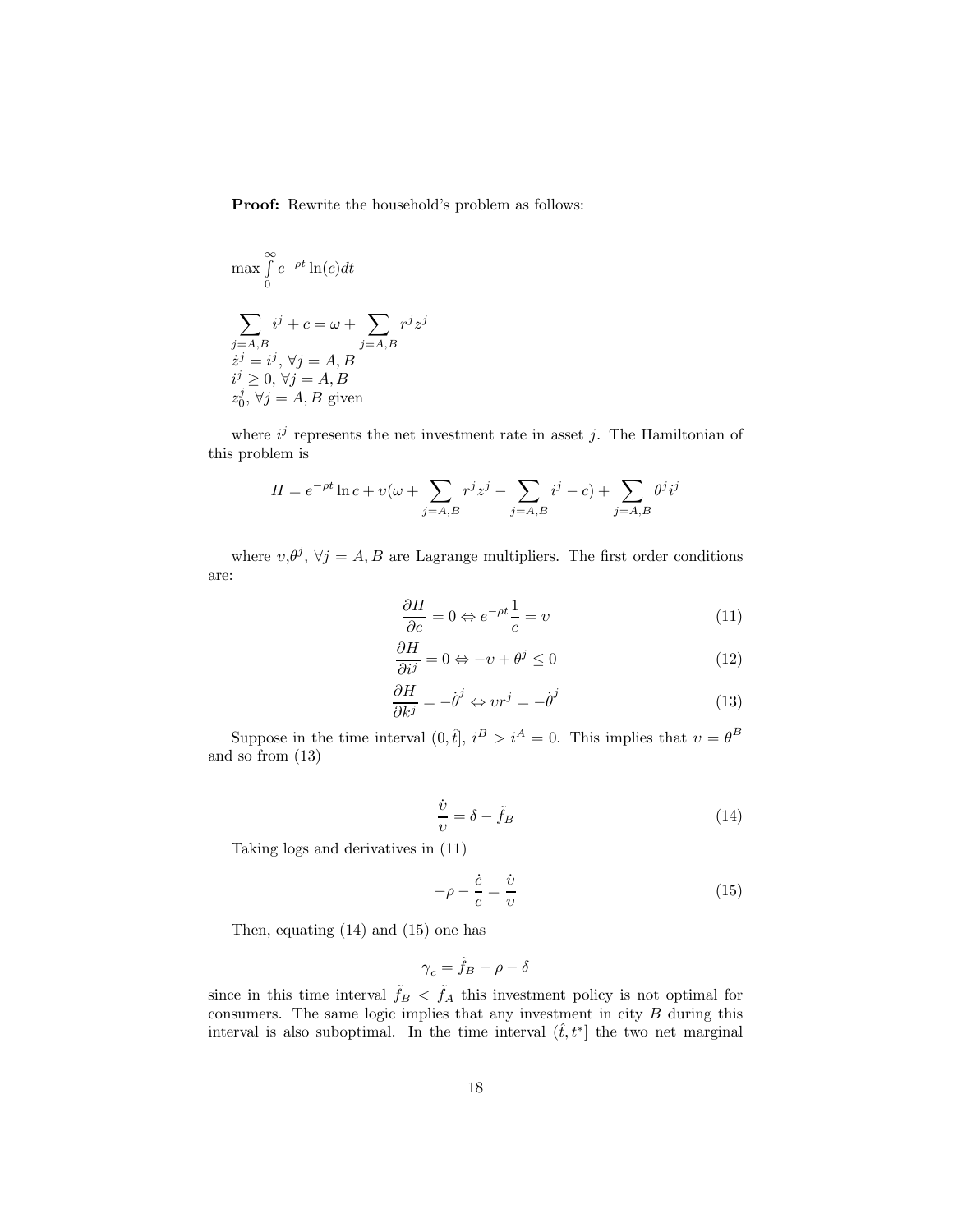products of capital are equated and so the growth rate of consumption is given by

$$
\gamma_c = \tilde{f}_j - \rho - \delta, \,\forall j = A, B
$$

since investment is strictly positive in both cities. Finally, at any period  $t > t^*$ , consumption is constant since the steady state has been reached.

## Proof of Existence and Uniqueness

Proposition 3: The equilibrium in the economy exists and is unique if  $k^{j}(t) \geq 1, j = A, B, \forall t \text{ and } \sigma > \frac{2\beta}{1-\alpha}.$ 

Proof: For simplicity, I only present the proof for the planner's problem. It is straightforward to show that the results also apply in the competitive economy. The original optimal problem is:

$$
\max \int_{0}^{\infty} e^{-\rho t} \ln(c) dt
$$
  

$$
\sum_{j=A,B} i^{j} + \sum_{j=A,B} g(k^{j}) + c = f(k^{A}, k^{B})
$$
  

$$
k^{j} = i^{j} - \delta k^{j}, j = A, B
$$
  

$$
i^{j} \geq 0, j = A, B
$$
  

$$
k_{0}^{j}, j = A, B \text{ given}
$$
  
where  $g(k^{j}) = (k^{j})^{\sigma}, \sigma > 1$ 

and

 $f \equiv \Omega^{1-\alpha}$ 

where  $\Omega \equiv \sum$  $j = A, B$  $(k^{j})^{\frac{\beta}{1-\alpha}}$ .

Using the Arrow-Kurz (1970) method, I will express the Hamiltonian as a function of the states and co-states of the problem and show that it is concave on the two states of the economy,  $k^A$  and  $k^B$ . Substituting c in the objective function one gets the following current-value Hamiltonian:

$$
H = \ln(f - \sum_{j=A,B} i^{j} - \sum_{j=A,B} g(k^{j}))) + \sum_{j=A,B} \lambda_{j} (i^{j} - \delta k^{j})
$$

The first order conditions with respect to the controls  $i^j$ ,  $j = A, B$  are: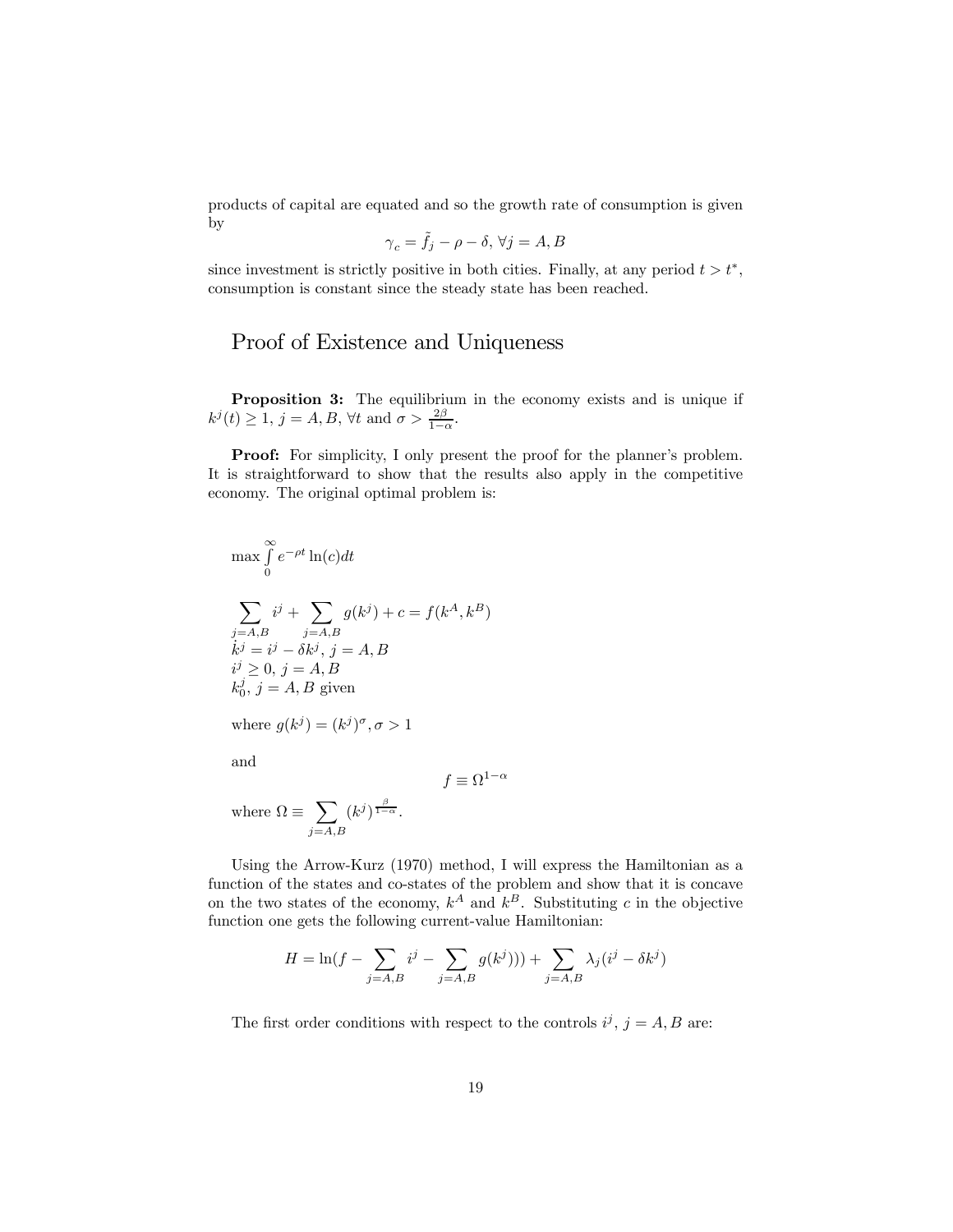$$
\frac{\partial H}{\partial i^j} = 0 \Leftrightarrow \frac{1}{c} = \lambda_j, j = A, B
$$

$$
\lambda_A = \lambda_B \equiv \lambda = \frac{1}{c}
$$

Therefore

The new Hamiltonian is then

$$
H = \ln(\frac{1}{\lambda}) + \lambda \left( \sum_{j=A,B} i^j - \delta \sum_{j=A,B} k^j \right)
$$

One can then express the sum of the two controls as a function of the states and the co-state of the problem:

$$
\sum_{j=A,B} i^j = f - \sum_{j=A,B} g(k^j) - \frac{1}{\lambda}
$$

Finally,

$$
H = \ln(\frac{1}{\lambda}) + \theta(f - \sum_{j=A,B} g(k^{j}) - \frac{1}{\lambda} - \delta \sum_{j=A,B} k^{j})
$$

To ensure the problem is concave, one needs to show that the new Hamiltonian is concave with respect to  $k^A$  and  $k^B$ . This is the case if its Hessian is negative semidefinite, i.e.  $\frac{\partial^2 H}{\partial (k^A)^2} < 0$  and  $\frac{\partial^2 H}{\partial (k^A)^2} \frac{\partial^2 H}{\partial (k^B)^2} - (\frac{\partial^2 H}{\partial k^A \partial k^B})^2 \ge 0$ . The second order condition of the Hamiltonian with respect to  $k^A$  is:

$$
\frac{\partial^2 H}{\partial (k^A)^2} = \theta(f_{AA} - g''(k^A))
$$

For this to be negative one requires  $f_{AA} < g''(k^A)$ . Define the following functions:  $\xi(k^A, k^B) \equiv f(k^A, k^B) \frac{1}{1-\alpha} - (k^A)^\sigma - (k^B)^\sigma$  and  $h(x) \equiv x^{\frac{\beta}{1-\alpha}} - x^\sigma$ . I will first prove that the function  $h(x)$  is concave in  $R^+$ . This is the case if

$$
\ln\left(\frac{\frac{\beta}{1-\alpha}\left(\frac{\beta}{1-\alpha}-1\right)}{\sigma(\sigma-1)}\right) < (\sigma-\frac{\beta}{1-\alpha})\ln x
$$

which is verified if  $\sigma > \frac{\beta}{1-\alpha}$  and  $x \geq 1$ . Since  $f(k^A, k^B)^\frac{1}{1-\alpha} = (k^B)^\frac{\beta}{1-\alpha}$  $(k^A)^{\frac{\beta}{1-\alpha}}$  this also shows that  $\frac{\partial^2 \xi(k^A, k^B)}{\partial (k^A)^2}$  $\frac{\xi(k^A, k^B)}{\partial (k^A)^2}$  < 0 and, by symmetry,  $\frac{\partial^2 \xi(k^A, k^B)}{\partial (k^B)^2}$  $\frac{\xi(\kappa,\kappa)}{\partial (k^B)^2} < 0.$ Hence the Hessian of  $\xi(k^A, k^B)$  is given by  $D^2 \xi \equiv$  $\int \frac{\partial^2 \xi}{\partial (k^A)^2}$  0 0  $\frac{\partial^2 \xi}{\partial (k^B)^2}$ ! . therefore, the second condition to have a negative semidefinite Hessian is satisfied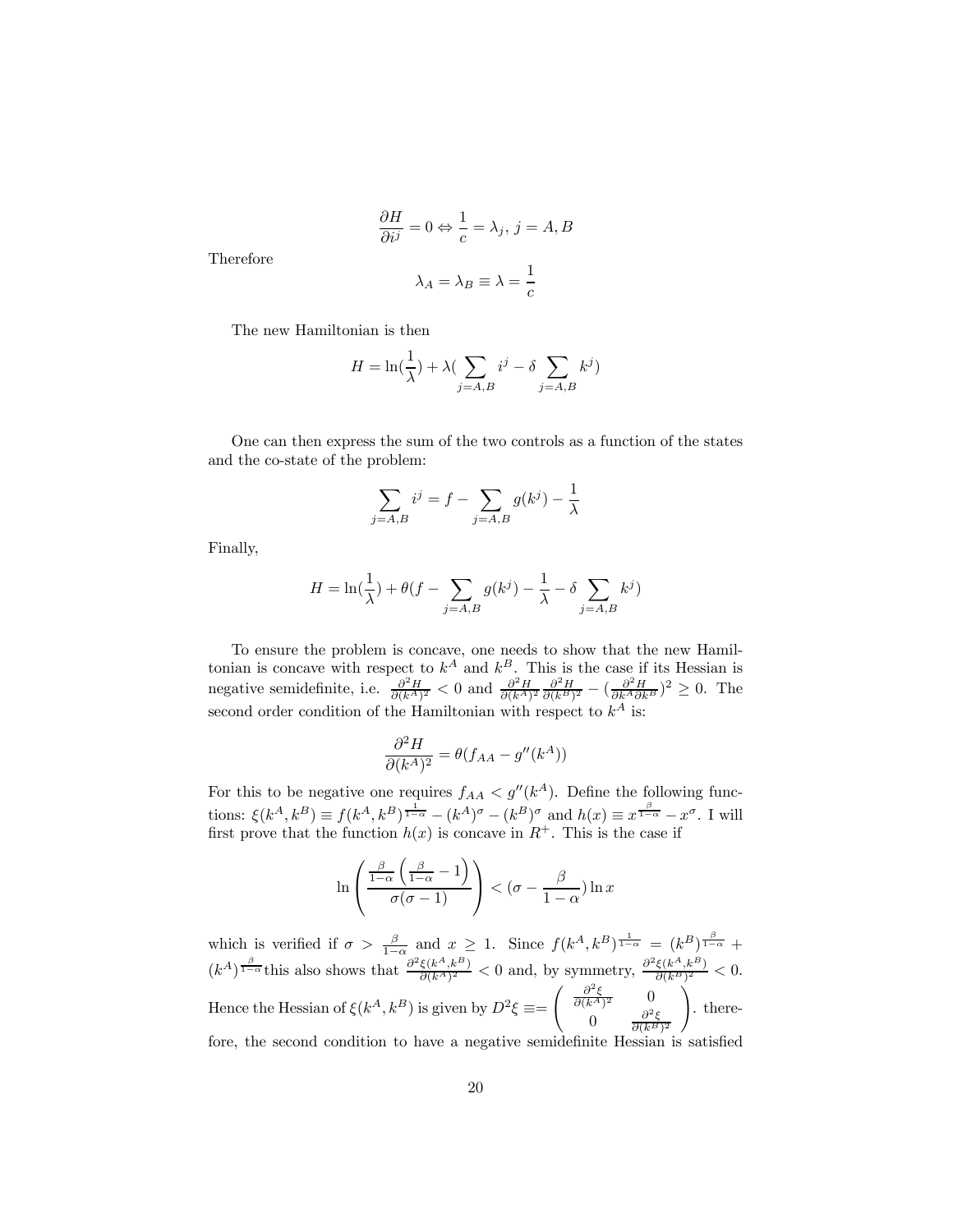since  $\frac{\partial^2 \xi}{\partial (k^A)^2} \frac{\partial^2 \xi}{\partial (k^B)^2} > 0$ . This concludes the proof that  $\xi(k^A, k^B)$  is convex in  $k^A$ and  $k^B$ .

The original function is  $\phi(k^A, k^B) \equiv f(k^A, k^B) - (k^A)^{\sigma} - (k^B)^{\sigma}$ . The only difference between the functions  $\xi(k^A, k^B)$  and  $\phi(k^A, k^B)$  is that in the former, the function  $f(k^A, k^B)$  is elevated to the power of  $\frac{1}{1-\alpha}$ , whereas in the latter this exponent is equal to one. It is obvious that the exponent  $\frac{1}{1-\alpha}$  increases the absolute value of the diagonal terms of the Hessian.

To check the second condition for the Hessian to be negative semidefinite, one needs to numerically evaluate the matrix at different parameter values. The result of this exercise is that, if  $\sigma > \frac{\beta}{1-\alpha}$  the second condition is verified in 62%-73% of the cases. The stronger assumption  $\sigma > \frac{2\beta}{1-\alpha}$  ensures that the condition is verified in all cases. As an example, the combination of parameters  $\alpha = 0.2$ ,  $\beta = 0.9$ , and  $\sigma = 2.3$  satisfies this restriction.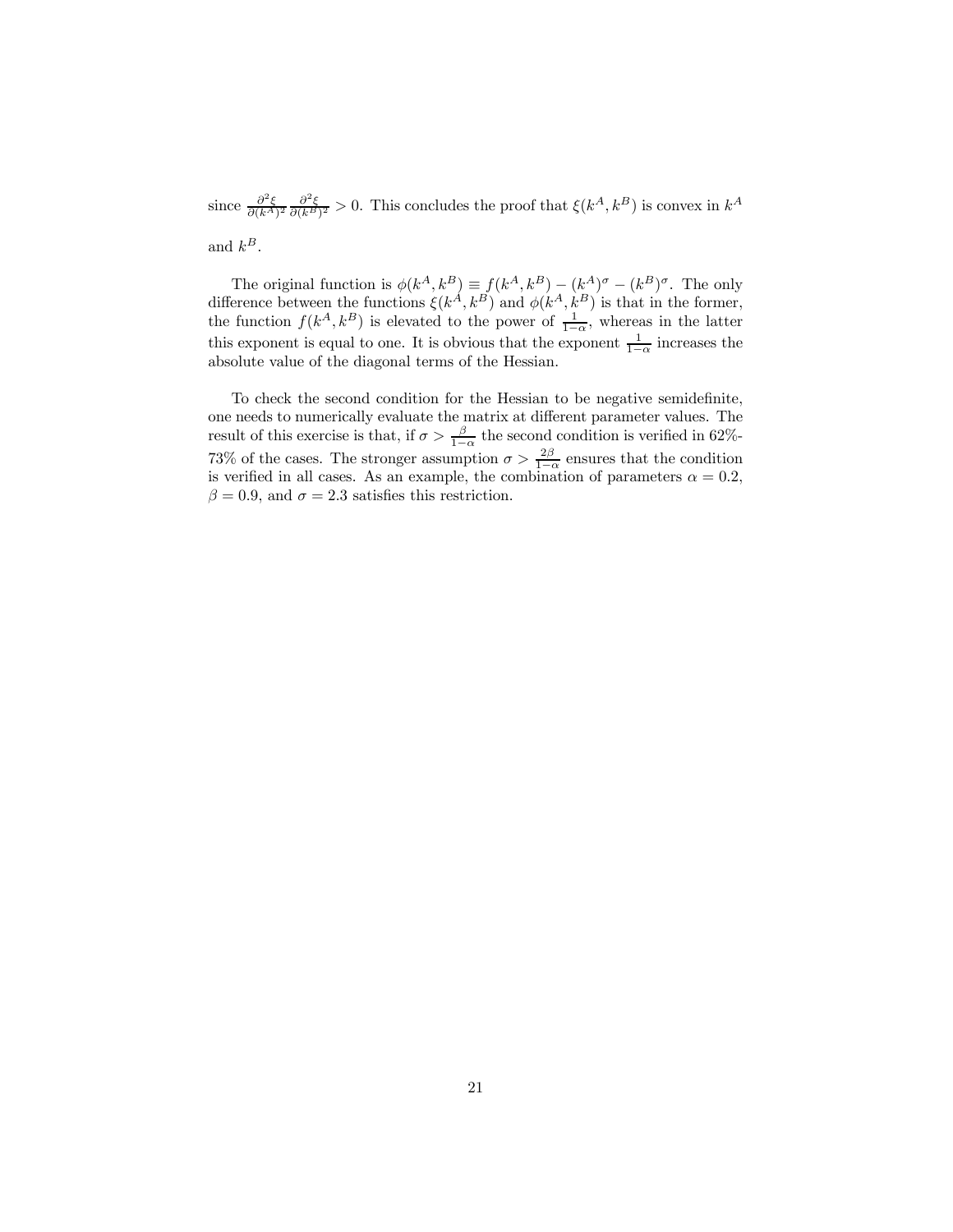## Appendix C

## Multiple Cities

In this section I sketch a model with  $J > 2$  cities and argue that the behavior of the economy will also be characterized by a sequential growth of cities as long as cities differ in size in the initial period.

#### Households

Households' budget constraint can be written as

$$
\sum_{j=1}^{J} \dot{z}^j = \omega + \sum_{j=1}^{J} r^j z^j - c
$$

where  $z^j \equiv \frac{Z^j}{N}$  $\frac{Z^j}{N}$  represent the per capita holdings of asset j, j = 1,...J. Assuming logarithmic utility, the problem of a representative household in per capita terms is:

$$
\max \int_{0}^{\infty} e^{-\rho t} \ln(c) dt
$$

$$
\sum_{j=1}^{J} \dot{z}^{j} = \omega + \sum_{j=1}^{J} r^{j} z^{j} - c
$$

$$
\dot{z}^{j} \ge 0, \forall j = 1, ..., J
$$

$$
z_{0}^{j}, \forall j = 1, ... J \text{ given}
$$

where  $c$  represents per capita consumption and, as stated above households face the irreversibility constraints  $\dot{z}^j \geq 0$ ,  $j = 1, ...J$ .

#### Firms

The production function of firm i located in city  $j$  is identical to the one described in the two-city case. Free labor mobility implies

$$
\frac{N^j}{N^{j'}} = \left(\frac{k^j}{k^{j'}}\right)^{\frac{\beta}{1-\alpha}}
$$

which in turn implies the following gross marginal product of capital (i.e. without considering the congestion costs) for city  $j$ :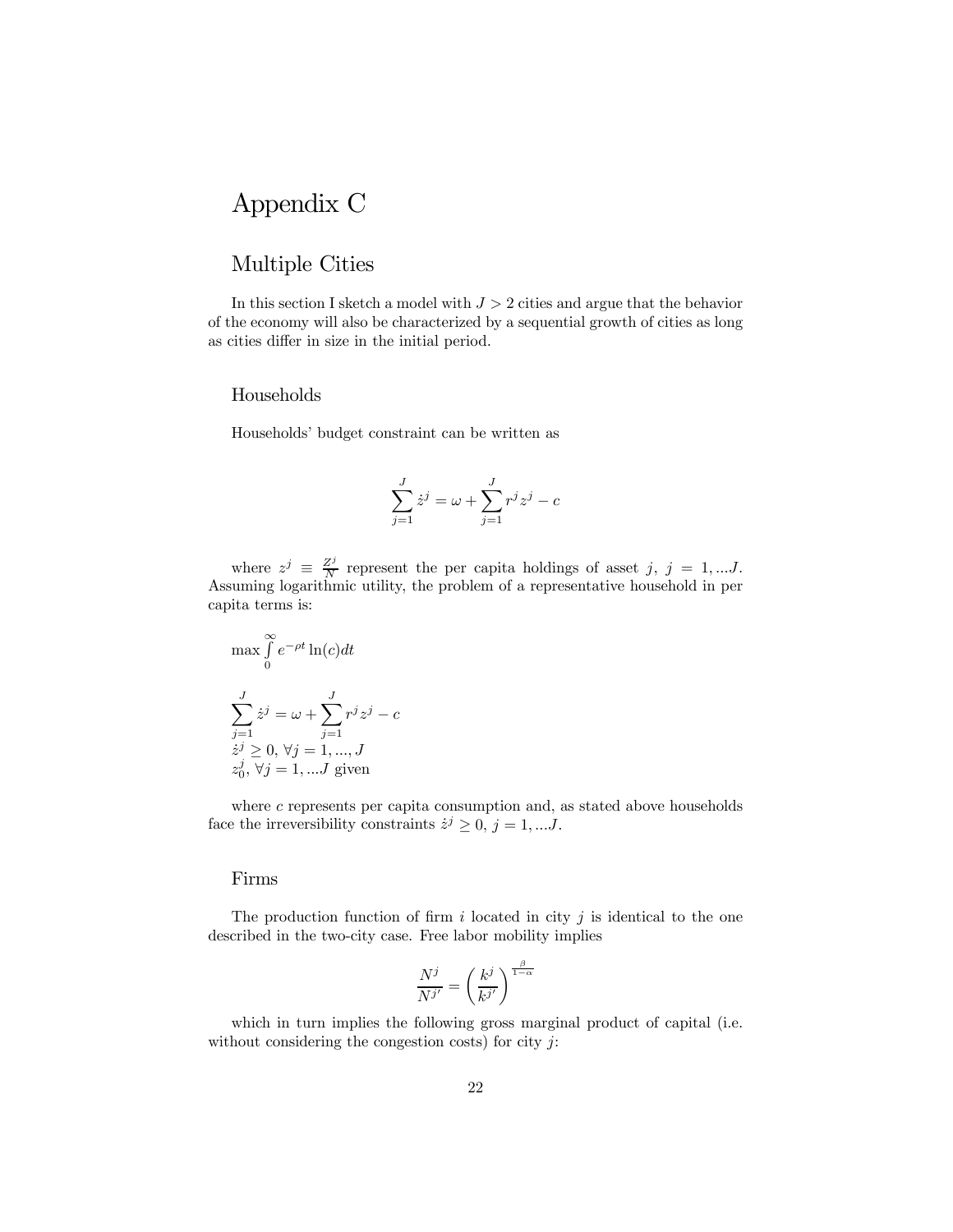$$
f_j = \chi(k^1, k^2, \dots k^J)
$$

where total population  $N$  has been normalized to one.

#### Equilibrium

As in the two-city case it is straightforward to show that  $f_j > f_{j'}$ ,  $\forall k^j >$  $k^{j'} > 0$ . Consider the following two assumptions about the initial city size distribution, which, as in the two-city case, make the dynamics of the problem non trivial:

Assumption 1'

$$
k_0^1 > k_0^2 > \ldots > k_0^J
$$

Assumption 2'

$$
\tilde{f}_1(0) > \tilde{f}_2(0) > \dots > \tilde{f}_J(0) > \rho + \delta
$$
  
where  $\tilde{f}_j(0) \equiv f_j(0) - g'(k_j(0)), \forall j = 1, 2, ..., J$ 

With these assumptions the unique competitive equilibrium in an economy with  $J$  cities has the same characteristics as the simplest two-case developed in the main text. At the initial date, households only invest in the city with initially largest stock of capital, city 1, since it is the most profitable investment opportunity. When the stock of installed capital in city 1 reaches a critical level (dictated by congestion costs), investment starts at city 2. The same process continues until investment takes place in the initially smallest city J. As before, to ensure that some investment takes place in every city we need to assume that the productivity of capital in all cities is high enough to make investment profitable i.e.

#### Assumption 3'

$$
\tilde{f}_{j'}\hat{t}_j > \rho + \delta, \, j = 1,...,J
$$

where  $\hat{t}_j$  represents the period at which city j−1 has reached its critical level of congestion costs. The exact shape of the steady state distribution of city size depends on the parameter values that are specified. The two extreme cases are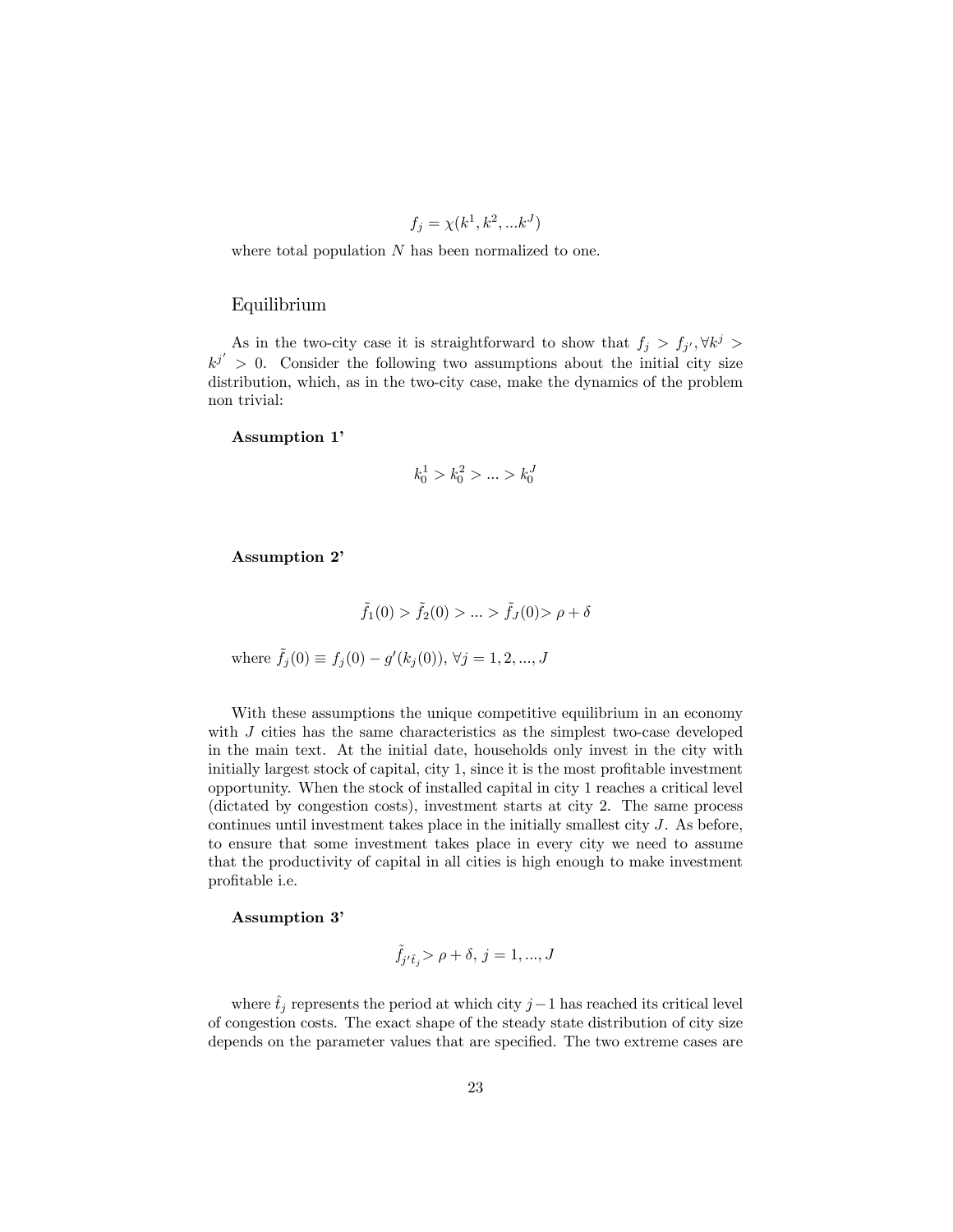one in which all cities end up with an identical size (pure catch-up) and one in which all cities have a different size *(pure non catch-up)*, with a large range of intermediate solutions in between. The existence and uniqueness of a solution to this problem requires that the Hessian of the transformed Hamiltonian (using the Arrow-Kurz method as above) is negative semidefinite. See Mas-Colell, Winston and Green (1995) for specific details.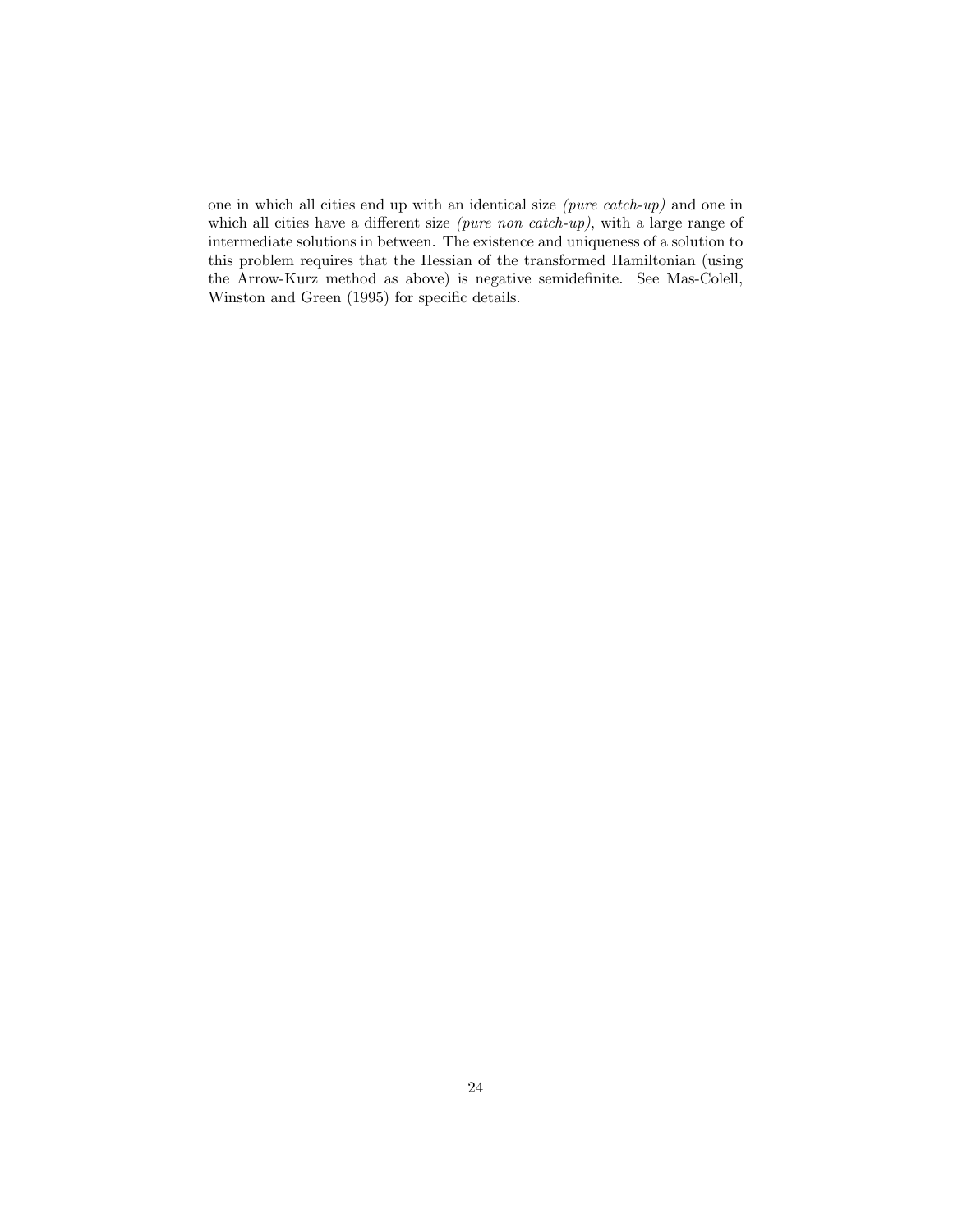# **Appendix D**



Figure 2: Per capita Capital (Catch-Up)

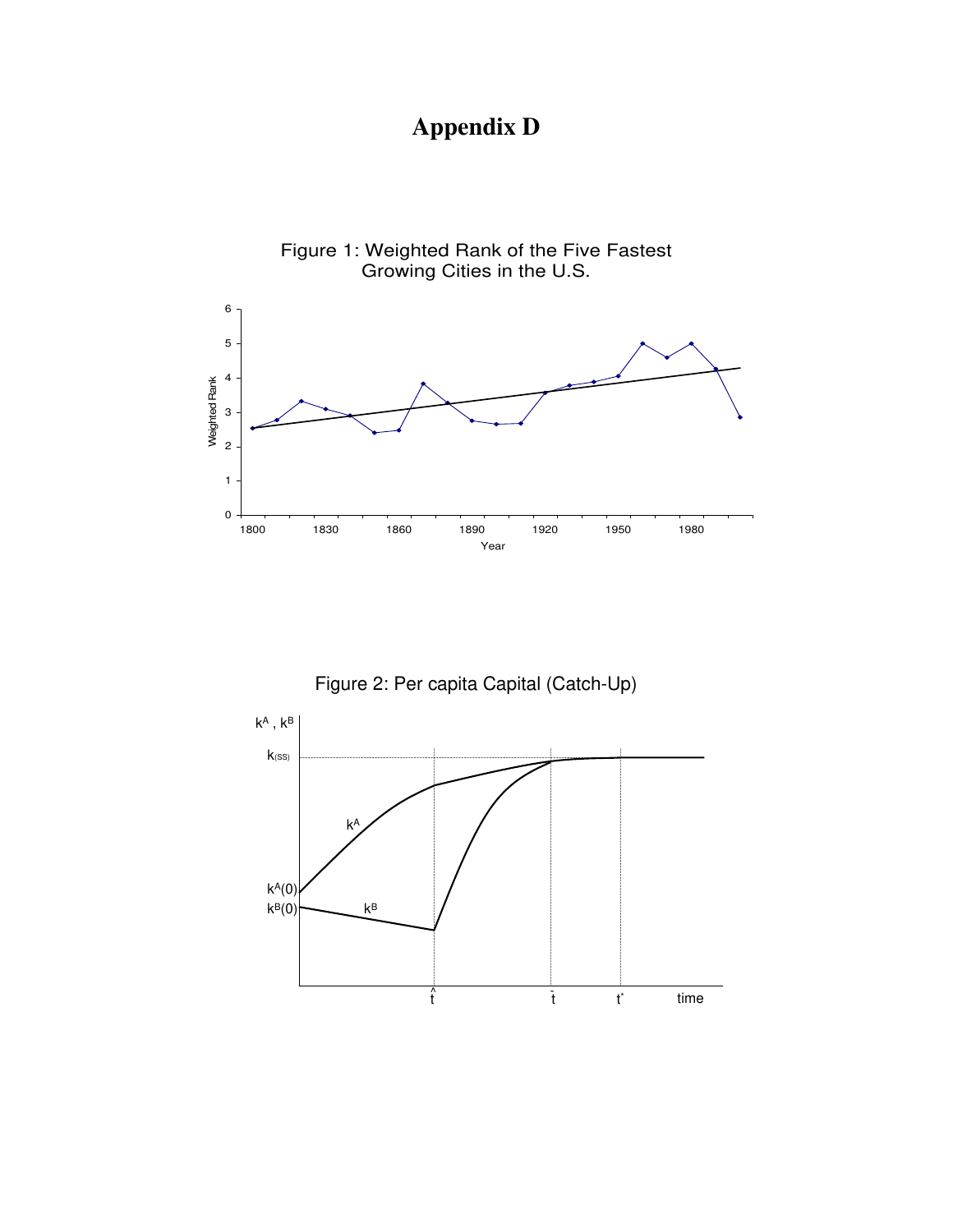

Figure 3: Population Shares (Catch-Up)



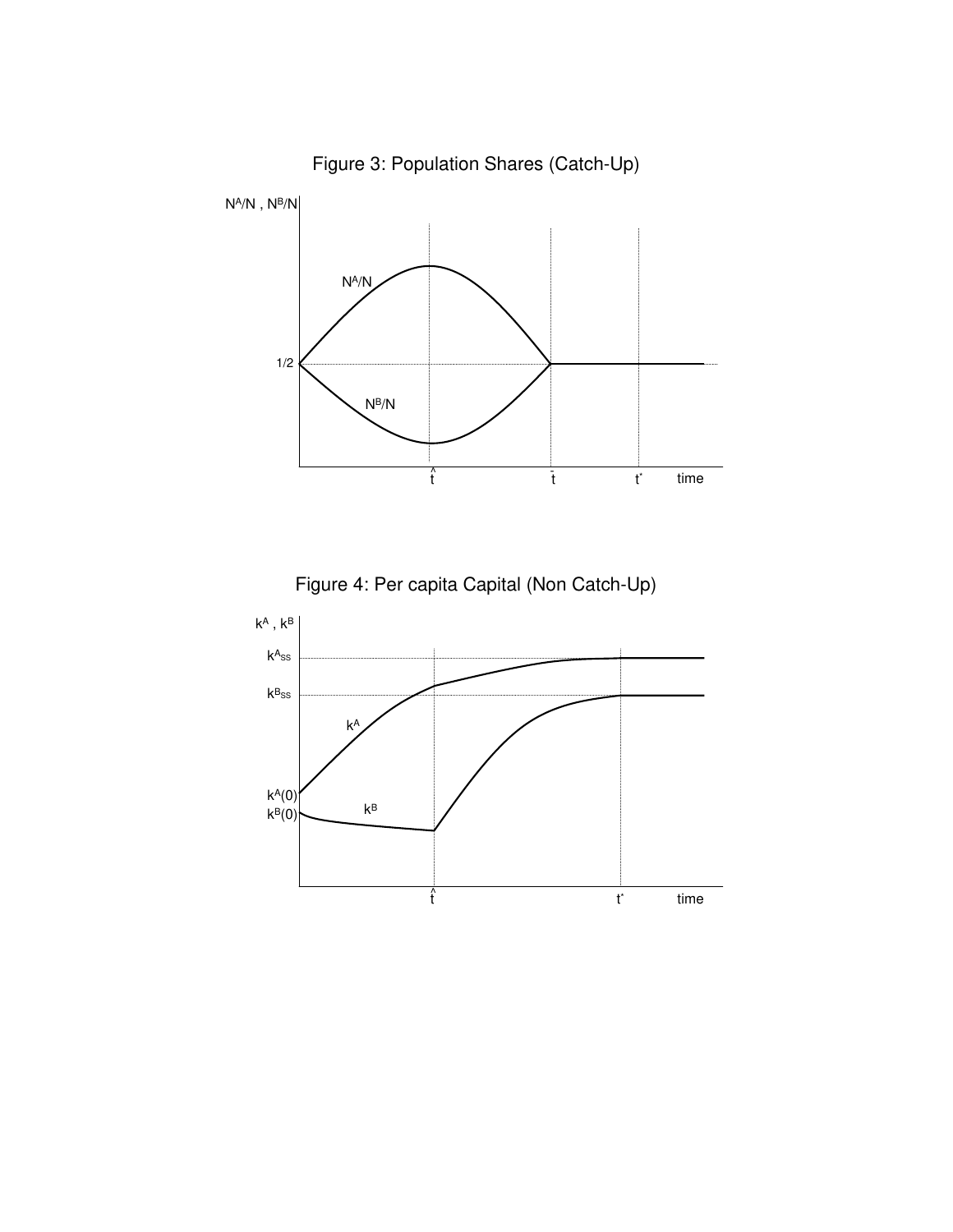

Figure 5: Population Shares (Non Catch-Up)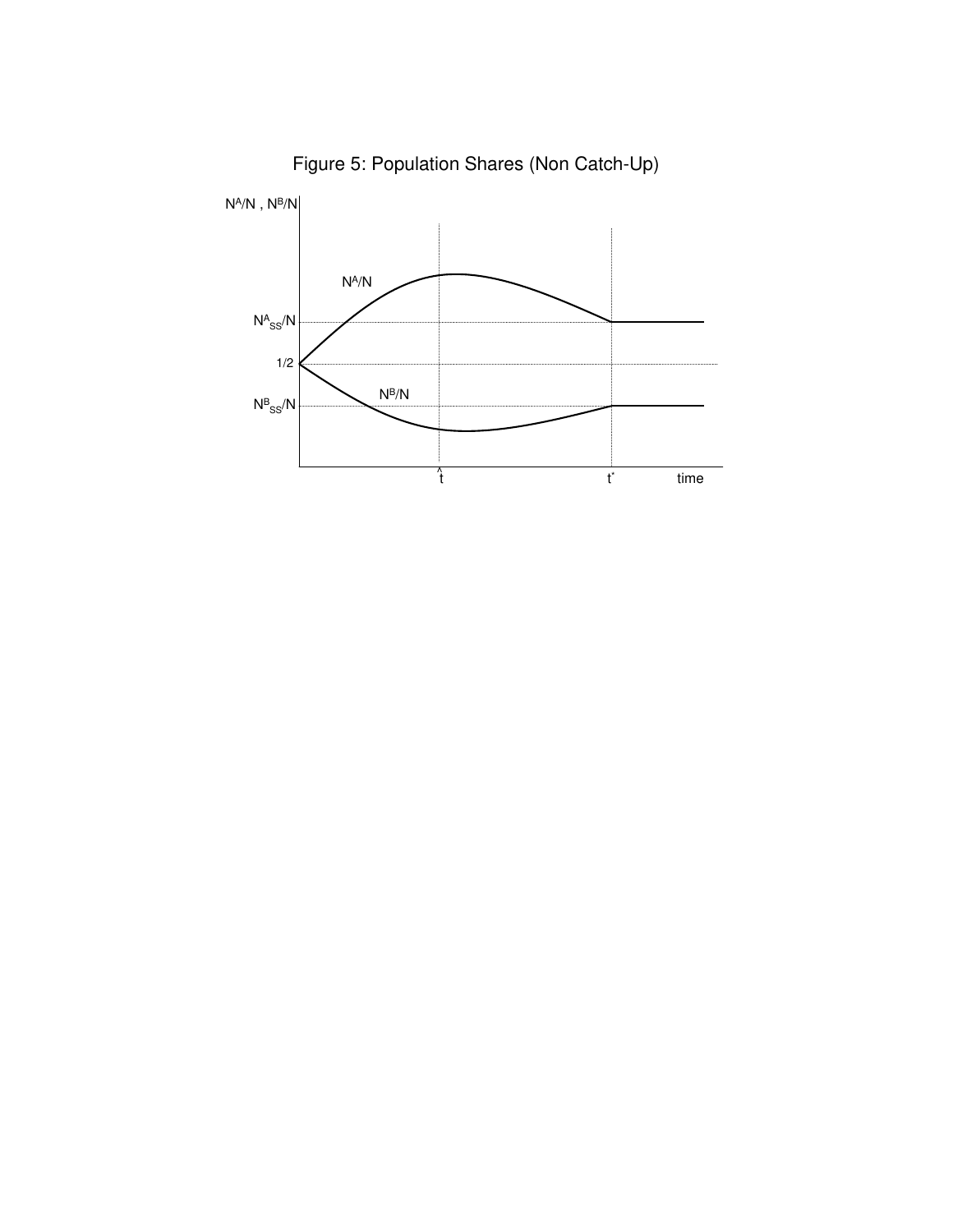| <b>COUNTRY</b>     | <b>YEARS</b>           | <b>AVERAGE</b><br><b>SKEWNESS</b> | <b>AVERAGE MEAN-</b><br><b>MEDIAN</b> |
|--------------------|------------------------|-----------------------------------|---------------------------------------|
| <b>ALBANY</b>      | 1930-1989              | 0.87                              | 0.05                                  |
| <b>ALGERIA</b>     | 1892-1998              | 0.91                              | 0.04                                  |
| <b>ARGENTINA</b>   | 1960-1999              | 0.6                               | 0.08                                  |
| <b>AUSTRALIA</b>   | 1901-1991              | 0.34                              | 0.02                                  |
| <b>AUSTRIA</b>     | 1881-2001              | 0.44                              | 0.02                                  |
| <b>BOLIVIA</b>     | 1892-2001              | 0.89                              | 0.04                                  |
| <b>BRAZIL</b>      | 1900-2000              | 0.51                              | 0.03                                  |
| <b>BULGARIA</b>    | 1900-1990              | 0.56                              | 0.01                                  |
| <b>CANADA</b>      | 1871-1996              | 0.46                              | 0.04                                  |
| <b>CHINA</b>       | 1948-1994              | 0.3                               | 0.008                                 |
| <b>COLOMBIA</b>    | 1911-1999              | 0.11                              | 0.04                                  |
| COSTA RICA         | 1939-2000              | 0.2                               | 0.04                                  |
| <b>CZECK REP</b>   | 1890-1991              | 0.83                              | 0.02                                  |
| <b>DENMARK</b>     | 1931-1989              | $-0.07$                           | 0.02                                  |
| <b>ECUADOR</b>     | 1941-2001              | 0.68                              | $-0.01$                               |
| <b>EGYPT</b>       | 1966-1996              | 0.72                              | 0.1                                   |
| EL SALVADOR        | 1912-1980              | 0.25                              | $-0.007$                              |
| <b>FINLAND</b>     | 1891-2000              | 0.52                              | 0.03                                  |
| <b>FRANCE</b>      | 1861-1999              | 0.02                              | $-0.004$                              |
| <b>GREECE</b>      | 1928-2001              | 0.17                              | 0.009                                 |
| <b>HONDURAS</b>    | 1910-2000              | 0.11                              | 0.02                                  |
| <b>HUNGARY</b>     | 1869-1999              | 0.43                              | 0.02                                  |
| <b>INDIA</b>       | 1871-1991              | $-0.26$                           | $-0.002$                              |
| <b>INDONESIA</b>   | 1930-1990              | $1.3\,$                           | $-0.02$                               |
| <b>IRAN</b>        | 1920-1996              | 0.26                              | 0.07                                  |
| <b>IRELAND</b>     | 1901-1991              | 0.91                              | 0.06                                  |
| <b>ISRAEL</b>      | 1939-2000              | 0.19                              | 0.08                                  |
| <b>ITALY</b>       | 1861-1970              | 0.67                              | 0.01                                  |
| <b>JAPAN</b>       | 1891-1999              | 0.32                              | 0.02                                  |
| <b>KENYA</b>       | 1939-1999              | 0.75                              | 0.07                                  |
| <b>LUXEMBOURG</b>  | 1911-2001              | 0.67                              | 0.06                                  |
| <b>MALAYSIA</b>    | 1931-1991              | $-0.54$                           | $-0.02$                               |
| <b>MEXICO</b>      | 1867-1980              | 0.28                              | 0.03                                  |
| MOROCCO            | 1941-1982              | $-0.15$                           | 0.01                                  |
| <b>NETHERLANDS</b> | 1811-1999              | 0.41                              | 0.02                                  |
| <b>NEW ZEALAND</b> | 1901-2001              |                                   |                                       |
| <b>NORWAY</b>      | 1815-1980              | 0.24<br>0.42                      | 0.02<br>0.03                          |
| <b>PAKISTAN</b>    | 1901-1981              | 0.36                              |                                       |
| <b>PHILIPPINES</b> |                        |                                   | 0.03                                  |
| <b>POLAND</b>      | 1918-1995<br>1862-1990 | 0.54                              | 0.05                                  |
| <b>PORTUGAL</b>    |                        | 0.44                              | 0.02                                  |
|                    | 1878-2001              | 0.44                              | 0.04                                  |
| <b>ROMANIA</b>     | 1900-2000              | 0.28                              | 0.01                                  |
| <b>RUSSIA</b>      | 1910-1991              | 0.15                              | 0.03                                  |
| <b>SOUTH KOREA</b> | 1931-2000              | 0.33                              | 0.01                                  |
| <b>SPAIN</b>       | 1870-2000              | 0.49                              | 0.02                                  |
| <b>SUDAN</b>       | 1941-1993              | 0.33                              | 0.03                                  |
| <b>SWEDEN</b>      | 1920-1994              | 0.17                              | 0.04                                  |
| <b>SWITZERLAND</b> | 1910-1990              | 0.09                              | 0.004                                 |
| <b>TURKEY</b>      | 1940-2000              | 0.68                              | 0.03                                  |
| <b>URUGUAY</b>     | 1953-1996              | $-0.66$                           | $-0.01$                               |
| <b>USA</b>         | 1790-2000              | 1.05                              | 0.06                                  |
| <b>VENEZUELA</b>   | 1926-1990              | 0.07                              | 0.02                                  |

Table 1: Skewness Coefficients of the Largest Cities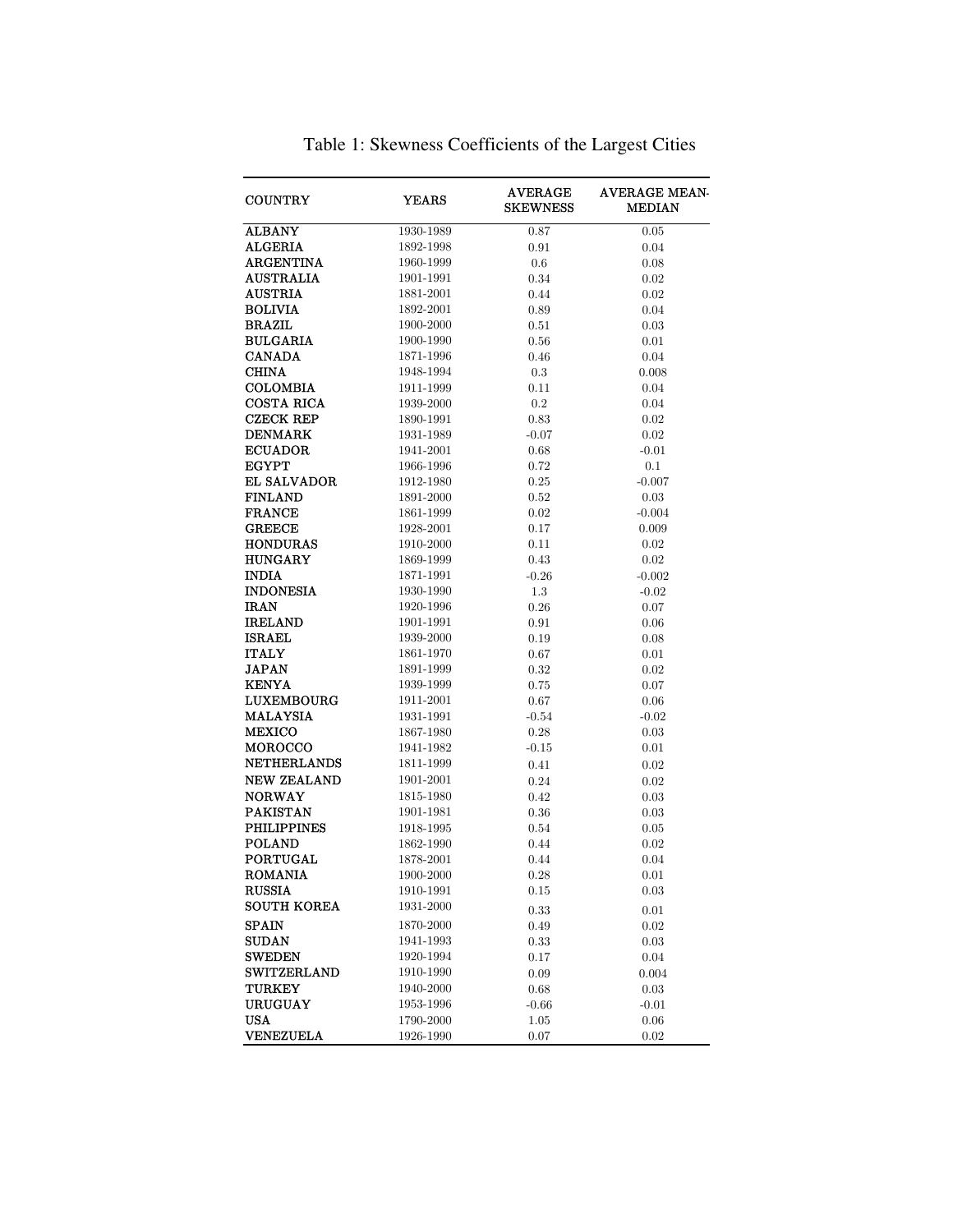| COUNTRY                             | <b>YEARS</b>           | <b>RANK</b>              | <b>WEIGHTED</b>          |
|-------------------------------------|------------------------|--------------------------|--------------------------|
|                                     |                        |                          | <b>RANK</b>              |
| <b>ALBANY</b>                       | 1930-1989              | Increasing               | Increasing               |
| <b>ALGERIA</b>                      | 1892-1998              | No Pattern               | No Pattern               |
| <b>ARGENTINA</b>                    | 1960-1999              | Increasing               | Decreasing               |
| <b>AUSTRALIA</b>                    | 1901-1991              | Increasing               | No Pattern               |
| <b>AUSTRIA</b>                      | 1881-2001              | Increasing               | Increasing               |
| <b>BOLIVIA</b>                      | 1892-2001              | Decreasing               | Decreasing               |
| <b>BRAZIL</b>                       | 1900-2000              | Increasing               | Increasing               |
| <b>BULGARIA</b>                     | 1900-1990              | Increasing               | Increasing               |
| <b>CANADA</b>                       | 1871-1996              | Increasing               | Increasing               |
| <b>CHINA</b>                        | 1948-1994              | Increasing               | Decreasing               |
| <b>COLOMBIA</b>                     | 1911-1999              | Decreasing               | Decreasing               |
| COSTA RICA                          | 1939-2000              | Decreasing               | Increasing               |
| <b>CZECK REP</b>                    | 1890-1991              | Decreasing               | Increasing               |
| <b>DENMARK</b>                      | 1931-1989              | Decreasing               | Decreasing               |
| <b>ECUADOR</b>                      | 1941-2001              | Increasing               | Increasing               |
| <b>EGYPT</b>                        | 1966-1996              | Increasing               | Increasing               |
| EL SALVADOR                         | 1912-1980              | Decreasing               | Increasing               |
| <b>FINLAND</b>                      | 1891-2000              | Increasing               | Increasing               |
| <b>FRANCE</b>                       | 1861-1999              | Increasing               | Increasing               |
| <b>GREECE</b>                       | 1928-2001              | Increasing               | Increasing               |
| <b>HONDURAS</b>                     | 1910-2000              | Decreasing               | No Pattern               |
| <b>HUNGARY</b>                      | 1869-1999              | Increasing               | Increasing               |
| <b>INDIA</b>                        | 1871-1991              | Increasing               | Increasing               |
| <b>INDONESIA</b>                    | 1930-1990              | Increasing               | Increasing               |
| <b>IRAN</b>                         | 1920-1996              | Decreasing               | Decreasing               |
| <b>IRELAND</b>                      | 1901-1991              | Increasing               | Increasing               |
| <b>ISRAEL</b>                       | 1939-2000              | Increasing               | Increasing               |
| <b>ITALY</b>                        | 1861-1970              | Decreasing               | Decreasing               |
| <b>JAPAN</b>                        | 1891-1999              | Increasing               | Increasing               |
| <b>KENYA</b>                        | 1939-1999              | Increasing               | No Pattern               |
| LUXEMBOURG                          | 1911-2001              | Increasing               | Increasing               |
| <b>MALAYSIA</b>                     | 1931-1991              | Increasing               | Decreasing               |
| <b>MEXICO</b>                       | 1867-1980              | Decreasing               | Decreasing               |
| <b>MOROCCO</b>                      | 1941-1982              | Decreasing               | Decreasing               |
| <b>NETHERLANDS</b>                  | 1811-1999              | Increasing               | Increasing               |
| <b>NEW ZEALAND</b>                  | 1901-2001              | No Pattern               | Increasing               |
| <b>NORWAY</b>                       | 1815-1980              | Increasing               | No Pattern               |
| <b>PAKISTAN</b>                     | 1901-1981              | Decreasing               | No Pattern               |
| <b>PHILIPPINES</b>                  | 1918-1995              | Increasing               | Increasing               |
| <b>POLAND</b>                       | 1862-1990              | Increasing               | Increasing               |
| PORTUGAL                            | 1878-2001              | Increasing               | Increasing               |
| <b>ROMANIA</b>                      | 1900-2000              | Increasing               | Increasing               |
| <b>RUSSIA</b>                       | 1910-1991              | Increasing               | No Pattern               |
| <b>SOUTH KOREA</b>                  | 1931-2000              | Increasing               | Increasing               |
| <b>SPAIN</b>                        | 1870-2000              | Increasing               | Increasing               |
| <b>SUDAN</b>                        | 1941-1993              | Decreasing               | Decreasing               |
| <b>SWEDEN</b><br><b>SWITZERLAND</b> | 1920-1994              | Increasing               | Increasing               |
|                                     | 1910-1990<br>1940-2000 | No Pattern               | Increasing               |
| <b>TURKEY</b><br><b>URUGUAY</b>     | 1953-1996              | Increasing               | Decreasing               |
|                                     | 1790-2000              | Increasing               | Increasing<br>Increasing |
| USA<br><b>VENEZUELA</b>             | 1926-1990              | Increasing<br>Increasing | Increasing               |
|                                     |                        |                          |                          |

Table 2: Rank and Weighted Rank of the Largest Cities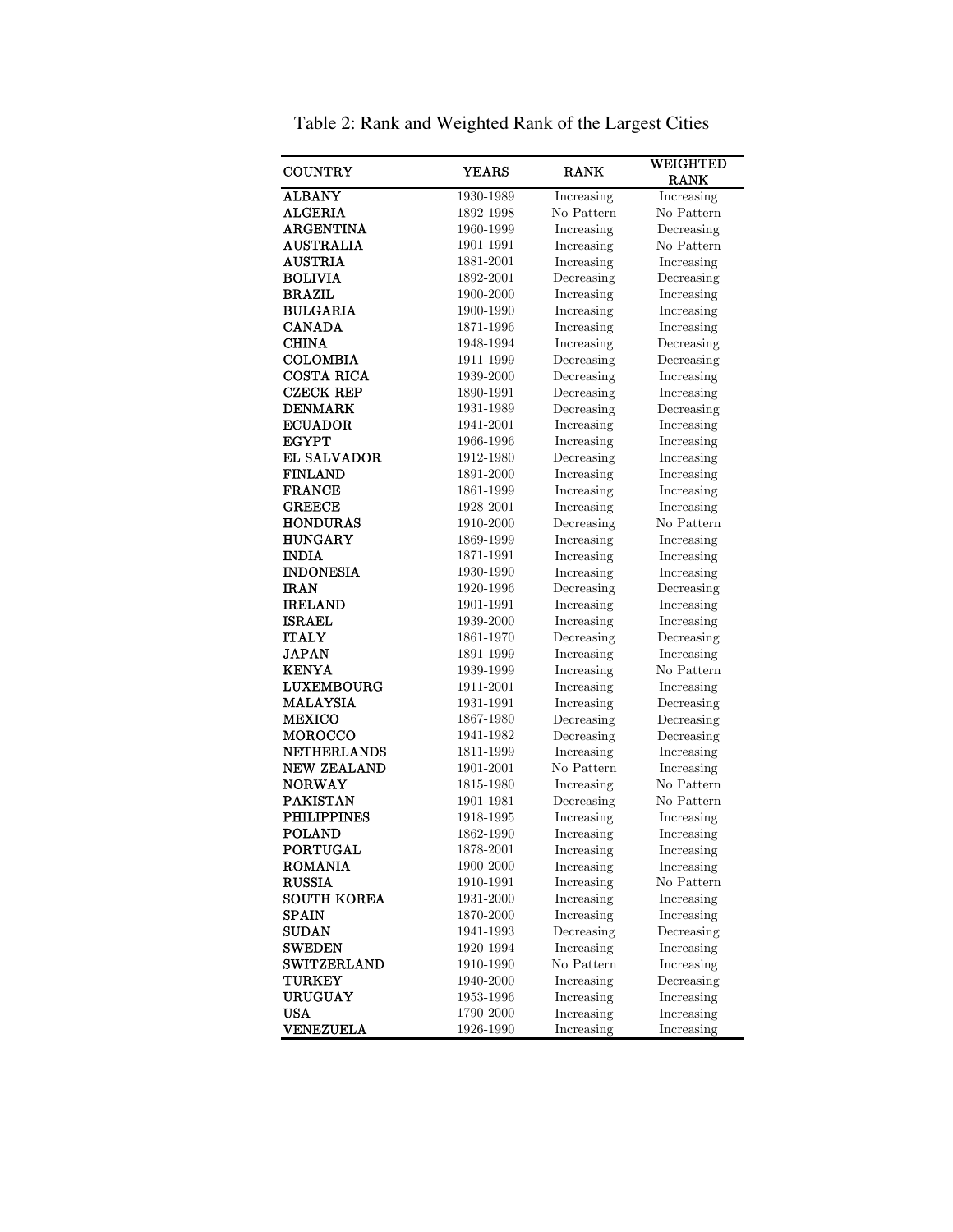### References

- [1] Abdel-Rahman, H., and A. Anas (2004), "Theories of Systems of Cities," in J.V. Henderson and J-F. Thisse (eds), Handbook of Urban and Regional Economics, volume 4, Cities and Geography, North Holland, in press.
- [2] Alonso, W. (1980), "Five Bell Shapes in Development." Papers of the Regional Science Association, 45, 5-16
- [3] Arnott, R. and J. Stiglitz (1979), "Aggregate Land Rents, Expenditure on Public Goods, and Optimal City Size." Quarterly Journal of Economics, 93, 471-500
- [4] Axtell, R. L., and R. Florida (2001), "Emergent Cities: a Microeconomic Explanation of Zipf's Law," paper presented at the Society of Computational Economics, Yale University
- [5] Berliant, M., and H. Konishi.(2000), "The endogenous formation of a city: Population agglomeration and marketplaces in a location specific production economy." Regional Science and Urban Economics, 30(3):289–324.
- [6] Berliant, M., and P. Wang (1993), "Endogenous formation of a city without agglomerative externalities or market imperfections: Marketplaces in a regional economy." Regional Science and Urban Economics, 23(1):121–144.
- [7] Black, D. and J.V. Henderson (1999), "A Theory of Urban Growth." Journal of Political Economy 107:252-284
- [8] Brakman, S., H. Garretsen, C. Van Marrewijk, and M. van den Berg (1999), "The return of Zipf: a further understanding of the rank-size distribution", Journal of Regional Science 39, pp. 183-213
- [9] Brakman, S., H. Garretsen, C. Van Marrewijk (2001), An Introduction to Geographical Economics, Cambridge University Press, Cambridge and New York
- [10] Davis, D. R., and D. E. Weinstein (2002), "Bones, bombs, and break points: the geography of economic activity", American Economic Review 92, pp. 1269-1289
- [11] Carlino, G. and S. Chatterjee (2001), "Aggregate Employment Growth and the Deconcentration of Metropolitan Employment." Journal of Monetary Economics, Vol. 48, Number 3, December
- [12] Cordoba, J. C (2003), "On the Distribution of City Sizes," forthcoming, Journal of Urban Economics
- [13] Cuberes, D. (2008), "Sequential City Growth: Empirical Evidence." *invited* to resubmission, Regional Science and Urban Economics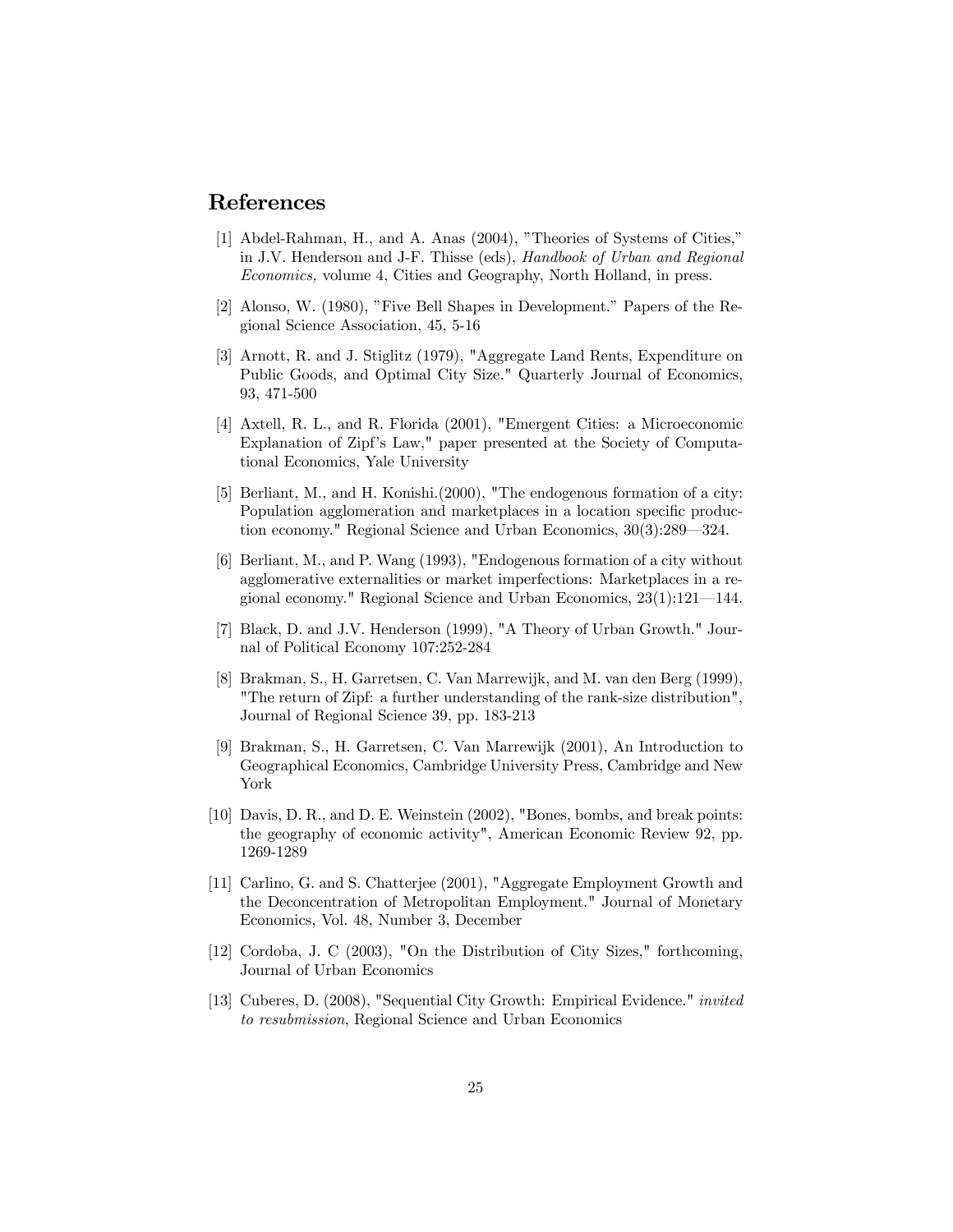- [14] Davis, J, and V. Henderson (2003), "Evidence on the Political Economy of the Urbanization Process." Journal of Urban Economics 53, 98-125
- [15] Dobkins, L., and Y. Ioannides (1998a), "Dynamic Evolution of the U.S. City Size Distribution," in J.M. Huriot and J.F. Thisse eds., The Economics of Cities (New York, NY: Cambridge University Press,)
- [16] Dobkins, L., and Y. Ioannides (2001), "Spatial Interactions Among U.S. Cities: 1900-1990." Journal of Economic Literature
- [17] Duranton, G. (2002), "City Size Distribution as a Consequence of the Growth Process." Department of Geography and Environment, London School of Economics
- [18] Duranton, G., and D. Puga (2004), "'Micro-foundations of urban agglomeration economies," in J. Vernon Henderson and Jacques-François Thisse (eds.) Handbook of Regional and Urban Economics, Vol. 4, 2004. Amsterdam: North-Holland, 2063-2117
- [19] Eaton, J., and Z. Eckstein (1997), "Cities and Growth: Theory and Evidence from France and Japan." Regional Science and Urban Economics, XXVII, 443-474
- [20] Eeckhout, J. (2004), "Gibrat's Law for (all) Cities." American Economic Review, December, vol. 94, No 5, 1429-1451(23)
- [21] Fujita, M., P. Krugman, and A.Venables (1999), The Spatial Economy (Cambridge, MA: MIT Press)
- [22] Gabaix, X. (1999a), "Zipf's Law and the Growth of Cities." American Economic Review Papers and Proceedings, LXXXIX, 129-132
- [23] Gabaix, X. (1999b), "Zipf's Law for Cities: an Explanation." Quarterly Journal of Economics 114:739-767
- [24] Gabaix X., and Y. Ioannides (2004), "The Evolution of City Size Distributions," in Henderson J. V., and J.-F. Thisse, eds. Handbook of Regional and Urban Economics, North-Holland, Amsterdam, 2341-2378.
- [25] Gibrat, R.(1931), Les inégalités economiques (Paris, France: Librairie du Recueil Sirey)
- [26] Glaeser, E., J.Shapiro (2001), "Is There a New Urbanism? The Growth of U.S. Cities in the 1990s." NBER Working Paper No W8357
- [27] Glaeser, E., J. Scheinkman, and A. Shleifer (1995), "Economic Growth in a Cross-Section of Cities." Journal of Monetary Economics, XXXVI, 117-143
- [28] Grossman, G. M. and E. Helpman (1991), "Quality Ladders in the Theory of Growth." Review of Economic Studies 58:43-61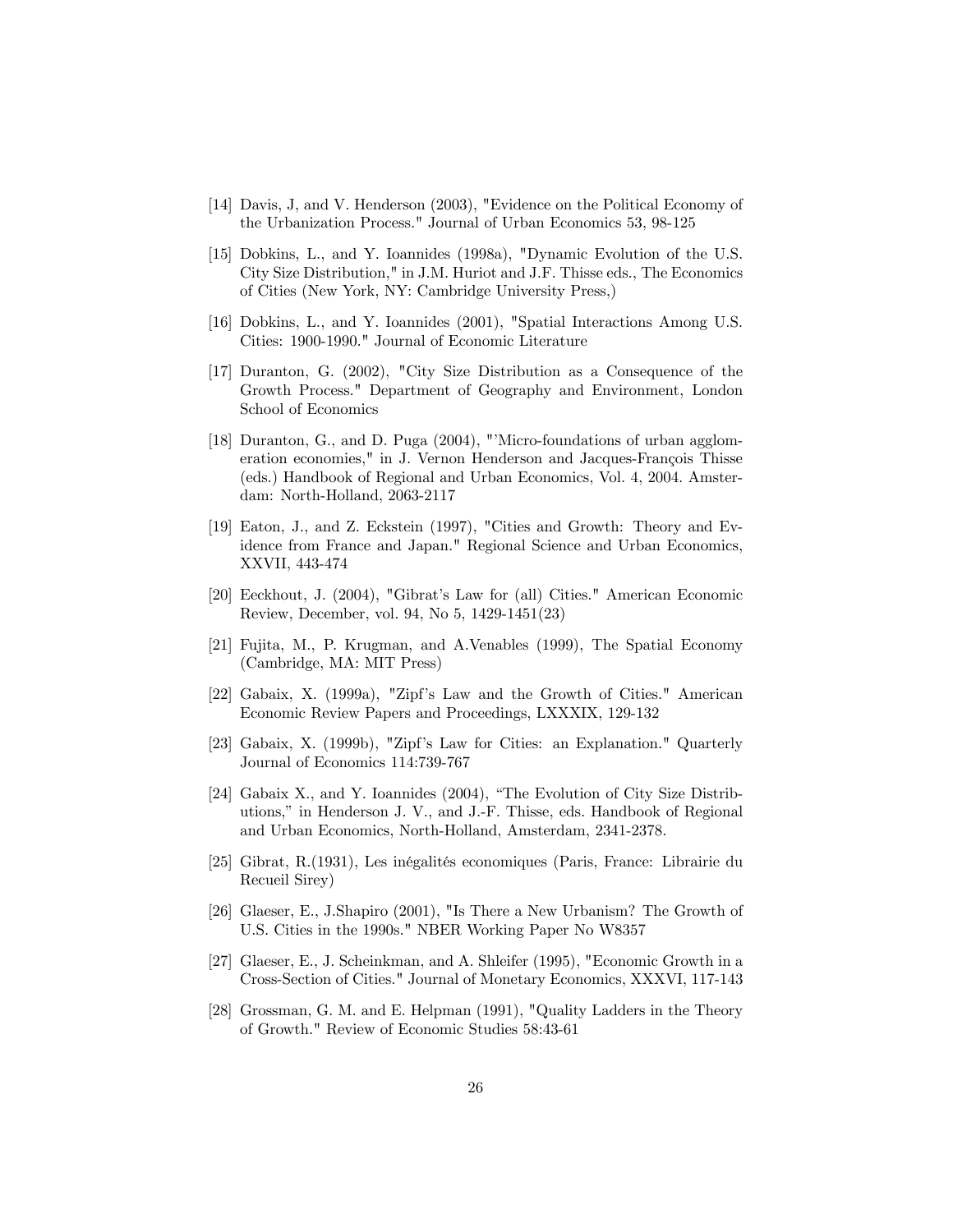- [29] Henderson, J. (1974), "The Sizes and Types of Cities." American Economic Review, LXIV, 640-656
- [30] Henderson, J. (1988), "Urban Development: Theory, Fact, and Illusion." Oxford University Press
- [31] Henderson, J. and Hyoung Gun Wang (2003), "Urbanization and City Growth," working paper
- [32] Henderson, J. and A. J. Venables (2004), "The Dynamics of City Formation: Finance and Governance," working paper
- [33] Ioannides, Y. M., and H. G. Overman (2003), "Zipf's Law for Cities: An Empirical Examination." Regional Science and Urban Economics 33: 127- 137
- [34] Konishi, H. (2000), "Formation of hub cities: Transportation cost advantage and population agglomeration." Journal of Urban Economics 48(1):1- 28
- [35] Koopmans, T. C. (1957), "Three Essays on the State of Economic Science.", New York: McGrawHill
- [36] Krugman, P. (1996b), "Confronting the Mistery of Urban Hierarchy." Journal of the Japanese and the International Economies 10: 399-418
- [37] Krugman, P., and E.S. Brezis (1997), "Technology and Life Cycle of Cities." Journal of Economic Growth, 369-383.
- [38] Lai, J. (2001), "Using Random Growth Models to Explain Zipf's Law." unpublished paper, University of Texas, Austin
- [39] Mas-Colell, A., M. D. Whinston, and J. R. Green (1995), Microeconomic Theory. Oxford University Press
- [40] Mills, E S. (1967), "An aggregative model of resource allocation in a metropolitan area." American Economic Review Papers and Proceedings, 57(2):197-210
- [41] Mirrlees, J. A. (1972), "The optimum town." Swedish Journal of Economics, 74(1):114—135
- [42] Romer, Paul M. (1986), "Increasing Returns and Long-Run Growth." Journal of Political Economy 94, 5 (October), 1002-1037
- [43] Rosen, K. and M. Resnick (1980), "The Size Distribution of Cities: an Examination of the Pareto Law and Primacy." Journal of Urban Economics 8:165-186
- [44] Rossi-Hansberg, E., and M. L. J. Wright (2003), "Urban Structure and Growth." NBER Working Paper No W11262